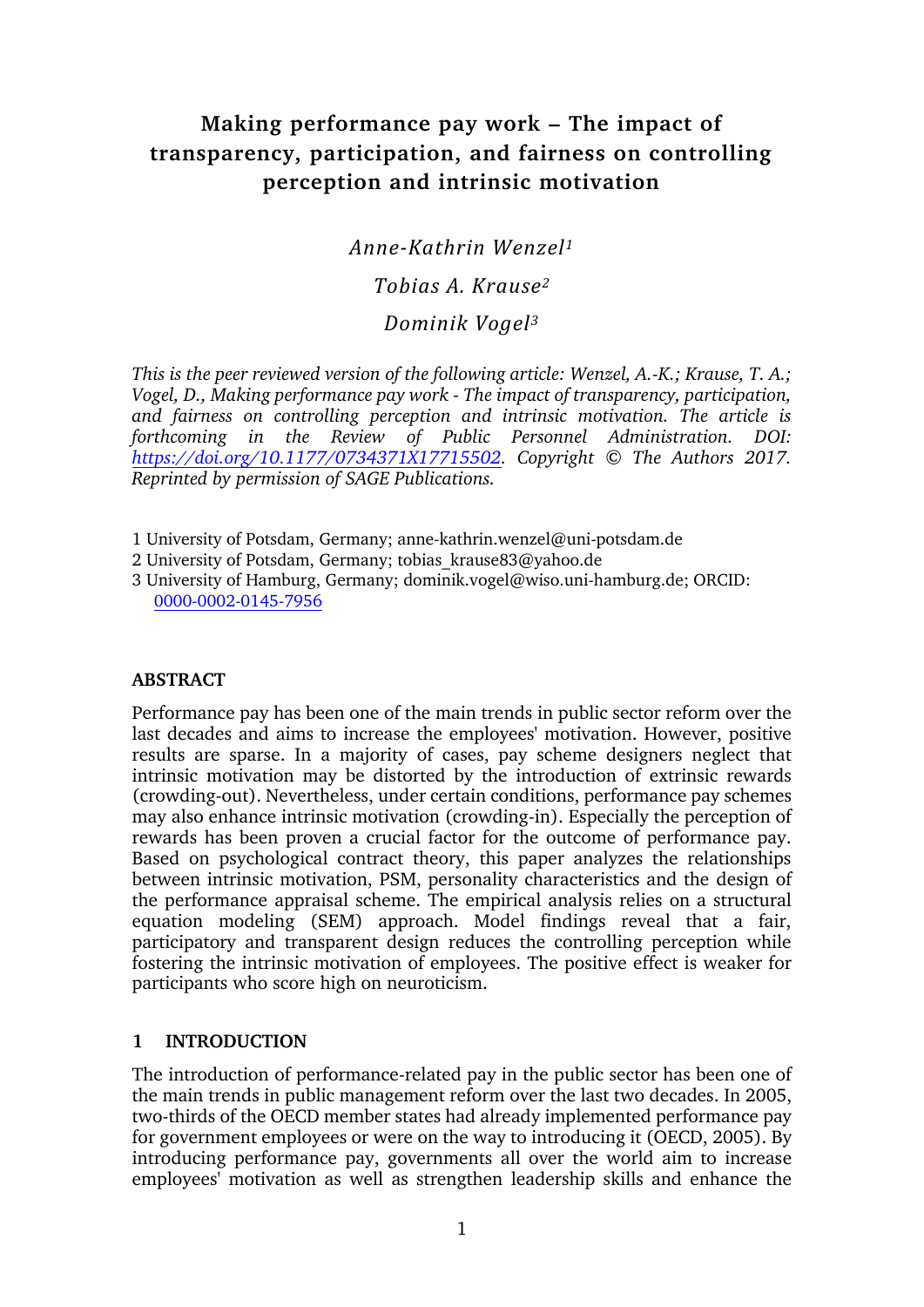quality of public services (Burgess & Ratto, 2003; Cardona, 2006; Marsden & Richardson, 1994; OECD, 1993).

However, previous evaluations have identified severe weaknesses in performancerelated pay schemes in the public sector. According to Perry, Engbers, and Jun (2009, p. 43), "performance-related pay in the public sector consistently fails to deliver on its promise." In most evaluations, researchers could not find evidence for increased motivation or increased quality of public services resulting from the introduction of pay for performance (Kellough & Nigro, 2002; Marsden, 2009; OECD, 2005; Perry, Mesch, & Paarlberg, 2006). Instead, performance pay raises many issues in the public sector. Particularly, low amounts of performance pay, problems in performance assessment of government employees, and the lack of differentiation in employees' performance ratings are among the most criticized aspects of performance pay. Researchers claim that these weaknesses are the reasons that the goals of performance-oriented pay are not achieved (Anderfuhren-Biget, Varone, Giauque, & Ritz, 2010; Forest, 2008; Gaertner & Gaertner, 1985; Rainey & Kellough, 2000). Yet, according to Perry et al. (2009), it is not pay for performance itself that leads to dissatisfaction among government employees, but rather "its incompatibility with public institutional rules, proponents' inability or unwillingness to adapt it to these values, and its incompatibility with more powerful motivations that lead many people to pursue public service in the first place" (Perry et al., 2009, p. 45).

More detailed studies on the effects of performance pay suggest that a pay system that is perceived as controlling may be harmful for the intrinsic motivation and public service motivation of employees (Jacobsen & Andersen, 2014; Jacobsen, Hvitved, & Andersen, 2014). This effect goes back to motivation crowding theory. Motivation can only be crowded-in, i.e. increased, if employees perceive performance pay as supportive rather than controlling (Frey, 1997; Frey & Jegen, 2001). However, it remains largely unexplained which variables account for a negative ("controlling") perception of performance pay and have therefore an (in)direct influence on its success. In addition, only a few of the previous studies on intrinsic motivation have taken the features of the command system into account (Andersen, Kristensen, & Pedersen, 2015; Dickinson & Villeval, 2008; Jacobsen & Andersen, 2014). Accordingly, we lack empirical knowledge on the question:

#### *Which variables account for a controlling perception of pay schemes and how do these variables affect intrinsic motivation directly and indirectly?*

We address the research question by proposing a conceptual model that explains the influence of the pay scheme feature, employees' public service motivation, and neuroticism on the perception of the pay scheme as controlling. In order to address the outcomes of performance pay, the direct and indirect effects of these variables on employees' intrinsic motivation are tested.

To answer the question, we relied on a survey of 21 counties and cities with council status in five federal states throughout Germany. More than 5,900 government employees participated in the study. Performance-related pay was introduced for government employees at the local and federal level in Germany in 2007. At the local level in Germany, 2% of the basic pay of all the organization's employees in the previous year was used for performance-oriented pay. Basic principles for granting performance-related pay are codified in the collective agreement for employees in the public sector (TVöD). Based on these regulations,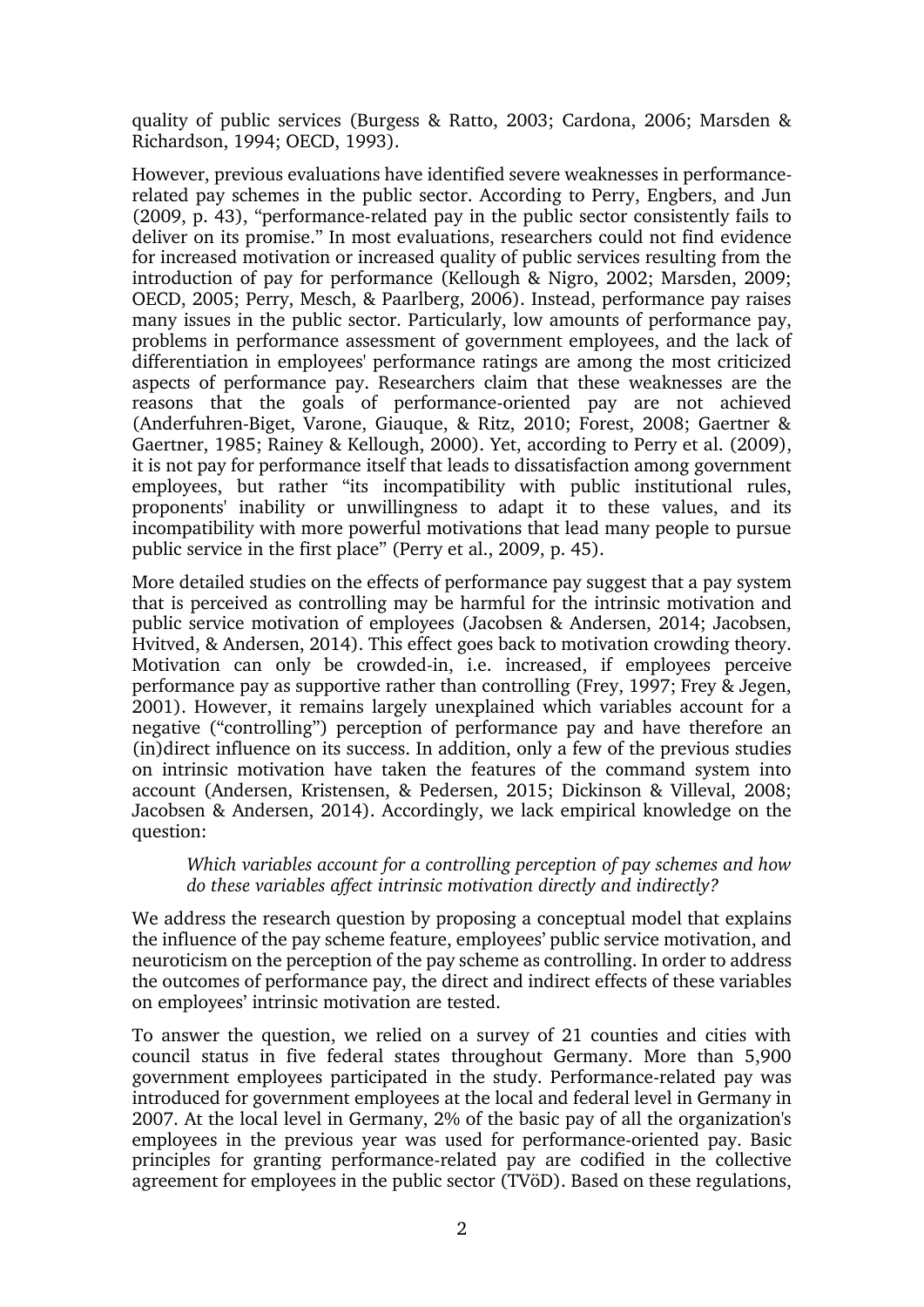each organization designs its own appraisal process and defines it in agreement with the staff council.

The paper is structured as follows: Firstly, we introduce the theoretical framework and derive the hypotheses of this article from the theory. After that, we describe the method used to test our model, followed by the results of the structural equation model used to test the proposed hypotheses. Finally, the results are discussed with respect to their theoretical implications.

### **2 THEORETICAL FRAMEWORK**

Many studies are available analyzing the outcomes of performance pay in the public sector. Most of them focus on an analysis of the goals linked with performance pay, for example improvements in motivation, performance or leadership skills (Allan & Rosenberg, 1986; Frey & Goette, 1999; Gaertner & Gaertner, 1985; Marsden, 2009; OECD, 2005; Siciliani, 2009).

The assumption of standard economics, particularly the economic principal agent view, i.e. that performance pay leads to higher performance and motivation, has been challenged by a number of different studies, finding mixed results concerning the positive impact of performance pay (Marsden, 2009; OECD, 2005; Perry et al., 2006). Motivation crowding theory can explain these mixed effects and even counters the assumption of positive effects of performance pay.

# **2.1 Motivation crowding theory**

Central to motivation crowding theory is the finding that external interventions like rewards cannot only increase people's effort or motivation (crowding-in effect) but can also reduce it (crowding-out) (Frey & Jergen 2001). Such a negative crowding-out effect especially occurs if the external intervention – like performance-related pay is one – is perceived as controlling (Frey & Jergen 2001, 594f.).

There are two psychological mechanisms explaining the negative effect of a controlling perception of external interventions. The first one is related to the need for self-determination, a main driver of human motivation (Deci & Ryan, 2000). "Self-determination means acting with a sense of choice, volition, and commitment" (Deci & Ryan, 2010, p. 1532). As Rotter (1966) argues, an intervention that is perceived as controlling shifts people's locus of control from inside to outside of the person. Hence, the required behavior or action is not perceived to be based on self-determination anymore. As a result of the undermining of self-determination the affected person reduces intrinsic motivation (Frey & Jergen 2001, 594).

In addition, a controlling perception of external interventions can also lower a person's self-esteem. The implementation of an external control mechanism signals a person that the controlling person or institution effectively rejects their intrinsic motivation. The person feels that their involvement and competence is not valued and that he or she does not get the chance to show their interest and engagement. As a result, the affected person reduces their intrinsic motivation and effort (Frey & Jergen 2001, 594).

These crowding-out mechanisms are especially relevant for employees who are highly intrinsically motivated, as they perform their task mainly out of enjoyment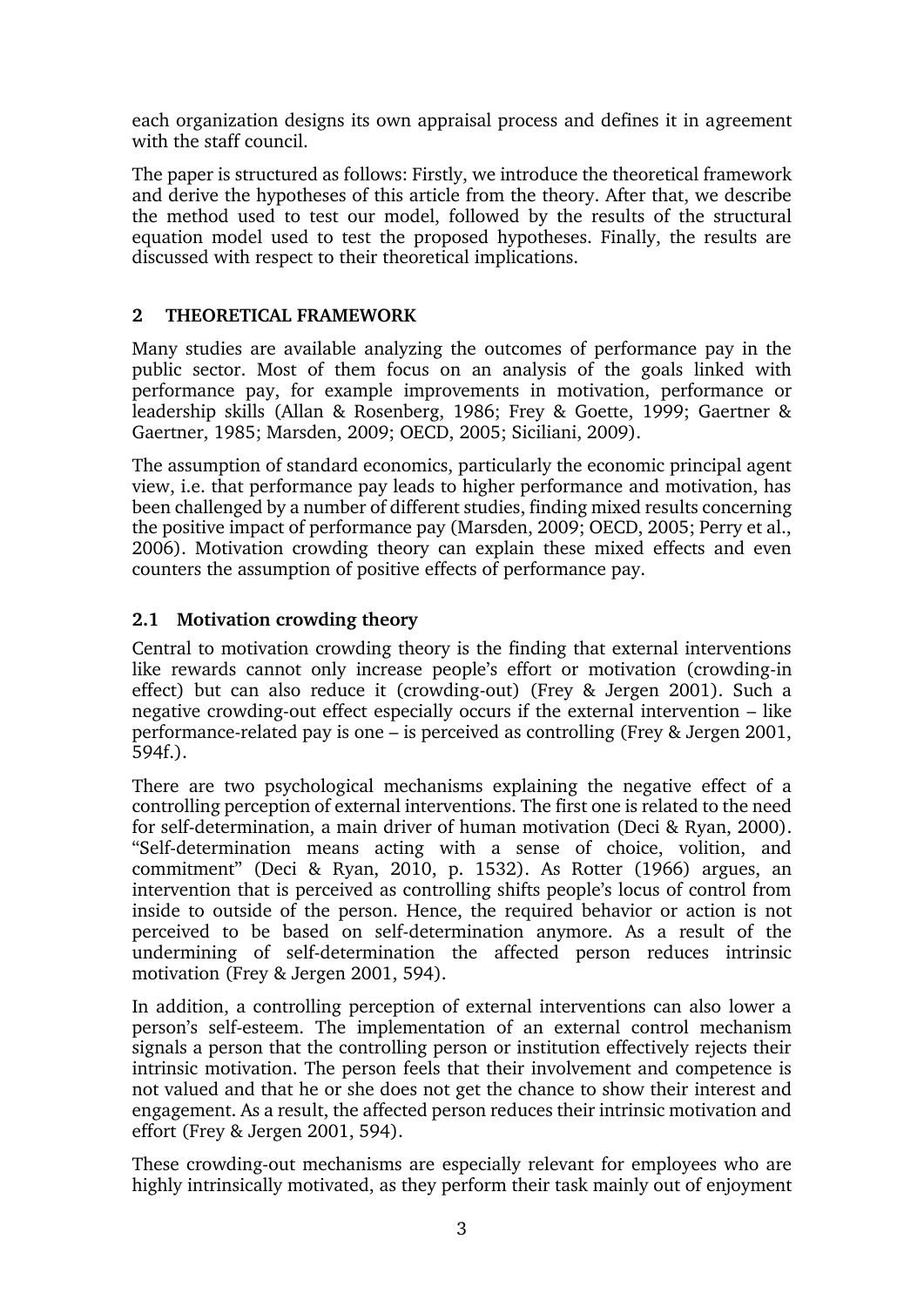and interest in their work and not because they expect a reward for doing so (Vandenabeele, 2007; Weibel, Rost, & Osterloh, 2010). If these employees receive a reward for work that they already enjoy, the extrinsic reward might lead to the feeling that their action is externally driven and not completely based on their selfdetermination and enjoyment in doing their work. This effect is also referred to as the "hidden costs" of a reward (Lepper & Greene, 1978). Hence, when employees perceive a reward (performance pay) as controlling, both self-determination and self-esteem dwindle, which then decreases intrinsic motivation (Frey, 1997; Frey & Jegen, 2001).

On the other hand, a reward can crowd-in (increase) motivation if employees perceive it as supportive. Individuals feel that they are given more freedom to act, thus increasing their sense of self-determination (Frey & Jegen, 2001). In the supportive scenario, self-esteem of intrinsically motivated employees is fostered.

The overall effect of performance-oriented pay depends on the strength of both effects: If the supportive effect is stronger than its perception as controlling, performance pay will be perceived as increasing self-determination and selfesteem and therefore increases intrinsic motivation (Weibel et al., 2010). If the controlling perception is dominant, performance-related pay is perceived as undermining self-determination and self-esteem and therefore, motivation is crowded-out (Frey & Jegen, 2001).

Because a controlling perception of an external intervention lowers selfdetermination and self-esteem and because this effect reduces intrinsic motivation we assume that a comparable effect can be observed for pay for performance systems. We therefore test the following hypothesis:

H1: The more public employees perceive their performance pay system to be controlling, the lower is their intrinsic motivation.

Although motivation crowding studies have shown that the perception of performance pay influences its impact on motivation (Jacobsen et al., 2014), it remains unexplained which variables mitigate the controlling perception of performance pay and therefore have an (in)direct influence on its success. Particularly, several authors criticize the research on pay for performance for ignoring the link between employees' perception of performance pay and the effect perception has on motivation (Bright, 2005; Furnham, Petrides, Tsaousis, Pappas, & Garrod, 2005; Truxillo, McCune, Bertolino, & Fraccaroli, 2012). We will address this research gap in this paper by using psychological contract theory and a personality trait (neuroticism) to explain the influences on employees' perception of performance pay as controlling.

#### **2.2 Psychological Contract Theory**

As shown in the last section, motivation crowding theory teaches us why performance pay results in increased motivation in some cases and decreases motivation in other cases. As shown, the effectiveness of performance pay depends on employees' perception. A supportive perception leads to positive effects, while a controlling perception leads to negative effects. In this study, we take this one step further and ask why employees perceive performance pay as either supportive or controlling. To answer this question, we refer to psychological contract theory (Argyris, 1960; Guest & Conway, 2000; Rousseau, 2001).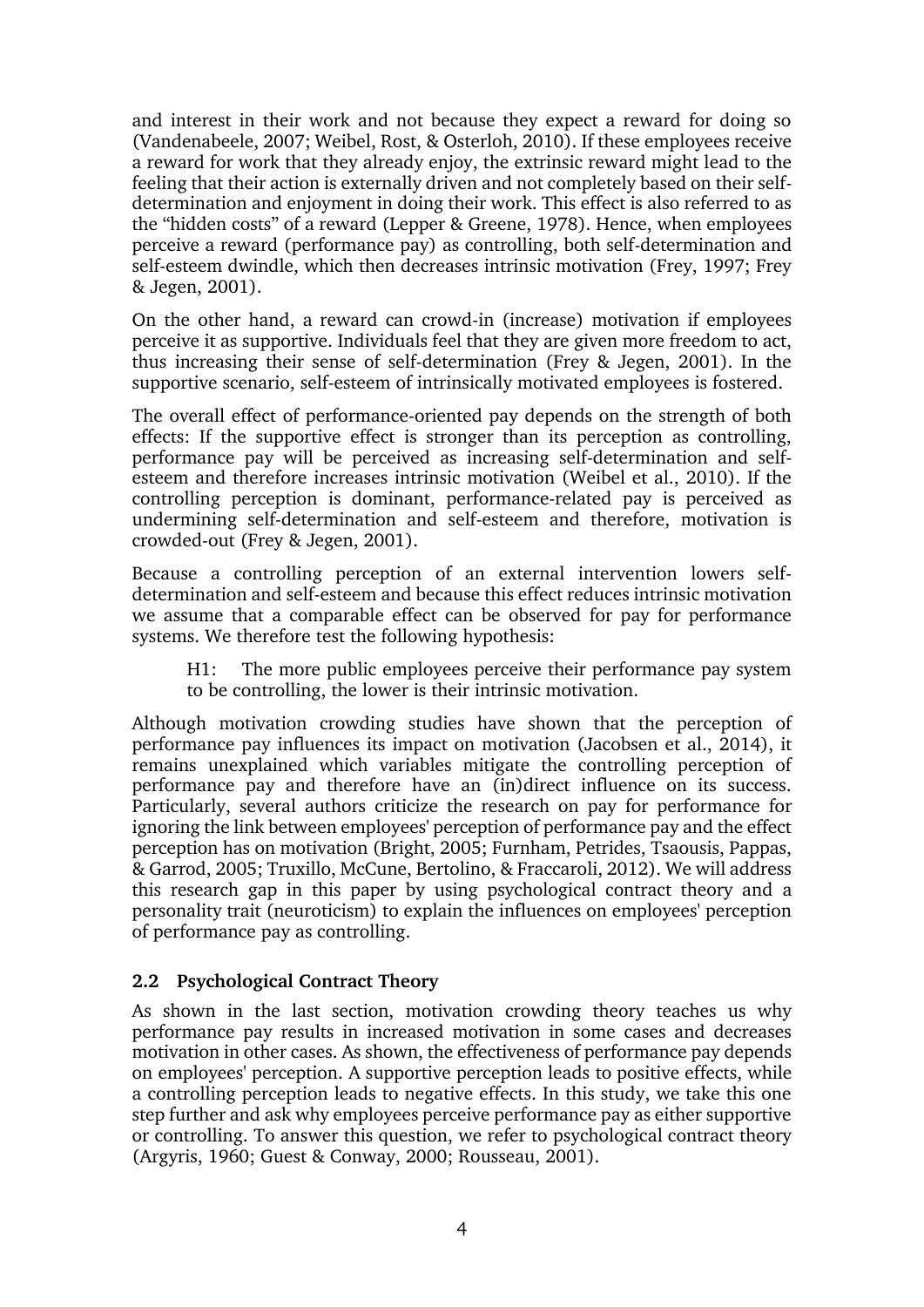In a nutshell, the notion of a psychological contract assumes that employees hold subjective beliefs regarding an exchange agreement with the employing organization (Rousseau, 1995). According to Rousseau (2001), psychological contracts take the form of a schema-a mental model of conceptually related elements-which is relatively stable (Beck, 1967). Individuals believe in a mutual agreement that exists as a common and binding understanding between the parties involved (Rousseau, 2001, p. 512). "A psychological contract emerges when one party believes that a promise of future return has been made (e.g. pay for performance), a contribution has been given (e.g. some form of exchange) and thus, an obligation has been created to provide future benefits" (Robinson & Rousseau, 1994, p. 246). Hence, psychological contracts involve beliefs or perceptions regarding promises that both parties have accepted.

Although each party assumes they share an understanding of the agreement, psychological contracts are perceived subjectively, i.e. each party believes that they share the same interpretation of promises and contract acceptance with the other party (Robinson & Rousseau, 1994). Beliefs can arise from overt promises, but also from interpretations of past exchange (e.g. fairness) based on the norms of reciprocity (MacNeil, 1985). In contrast to simple expectations, the psychological contract refers to mutual obligations that characterize a relationship.

In the context of our study, we assume that employees perceive their labor in exchange for payment as the basis of their (implicit) psychological contract with their employer. With the implementation of pay for performance, the psychological contract is extended by the promise that the pay for performance system is used to reward those who demonstrate good or exceptional performance. Such a contract can of course also be breached by one of the contract parties. Contract breach arises when one party perceives another to have failed to fulfill promised obligations (Robinson & Rousseau, 1994). When a psychological contract breach occurs, the consequences are even more intense than in the case of violated expectations, because failed obligations challenge general beliefs and norms about respect or codes of conduct (Rousseau, 1989).

At this point, a connection can be made between psychological contract theory and motivation crowding theory. We assume that a breach of this implicit psychological contract leads to a controlling perception of performance pay. If an employee perceives that pay for performance is not used to reward high performers but to fulfill other means, they see the contract as being breached. As a result, employees perceive performance pay to be an instrument of control instead of supporting them. In addition, the contract breach also has a negative impact on employees' motivation.

Employees hold expectations about how a reward scheme should be designed in order to fulfill its intended purpose, i.e. to be in accordance with the psychological contract. To be in accordance with the psychological contract, a performance pay system should be fair, transparent, and should allow the employees to participate in the performance appraisal process. These features are also seen as key success factors of pay for performance (Alonso & Lewis, 2001; Erez, Earley, & Hulin, 1985; Hamner, 1975; Kauhanen & Piekkola, 2006; Meyer, Kay, & French, 1965; Perry et al., 2009).

Fairness is seen as a very important aspect of pay for performance. To ensure a positive perception of performance pay, it is very important to guarantee that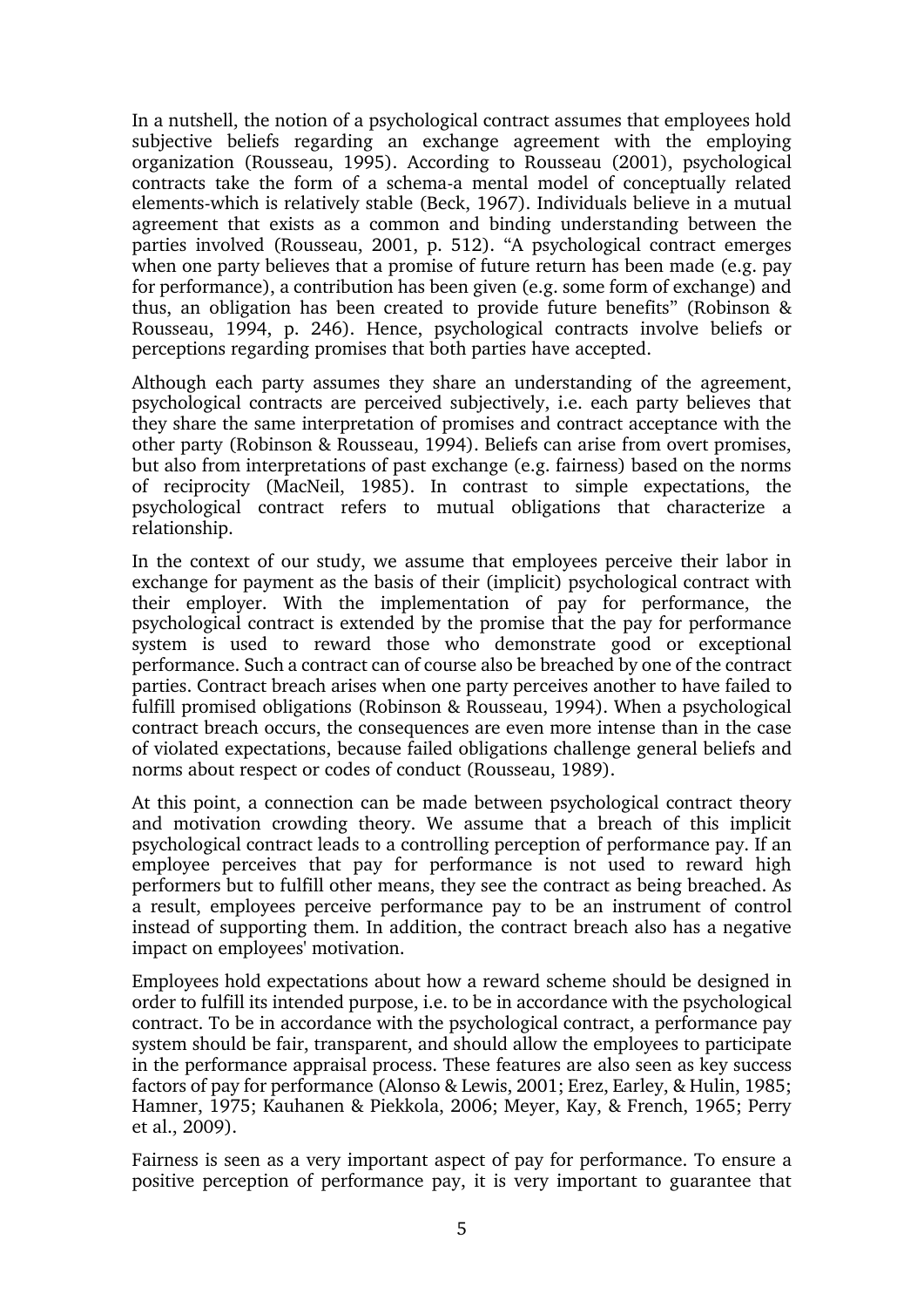employees perceive a clear connection between performance and performance pay. Therefore, organizations have to implement a fair performance appraisal system that is clearly not based on favoritism or random performance ratings in order to ensure that employees perceive that they can directly affect the amount of their performance pay through their performance (Brudney & Condrey, 1993; Kauhanen & Piekkola, 2006; Perry et al., 2009). If, on the other hand, compensation is perceived as unfair, employees will encounter a contract breach. However, this fairness is quite difficult to ensure in the public sector, as it is often unclear to which degree the employees can directly influence the outcome of their work (Perry et al., 2009; Stazyk, 2013).

In addition, a number of studies suggest that very few employees feel a clear connection between performance and their amount of performance pay (Alonso & Lewis, 2001; Daley, 1987; Kellough & Nigro, 2002). A perceived missing link between performance and performance-oriented pay can be caused by the feeling that other employees receive the same or even a higher amount of performance pay although they seem to perform at lower levels (Hamner, 1975). Besides this, appraisers tend to give a large number of outstanding performance ratings in order to compensate for the small amount of performance pay awarded in the public sector and to avoid dissatisfaction with the ratings (Allan & Rosenberg, 1986; Forest, 2008; Kim, 2002; Perry, Petrakis, & Miller, 1989). Consequently, this results in a lack of differentiation between the performance of outstanding and average employees who receive nearly the same amount of performance pay, and employees might therefore perceive the pay for performance system to be unfair.

A second feature employees expect of the performance pay scheme in order to be in accordance with the psychological contract is transparency. The criteria for the performance assessment are often not clear enough and contain vague indicators, leading to the perception that performance appraisals are inaccurate (Hamner, 1975; Mulvaney, McKinney, & Grodsky, 2012). Therefore, a lack of transparency produces feelings of procedural injustice or even betrayal (Rousseau, 1989).

As a third feature, employees expect a performance pay system to be participatory. This can be achieved, for example, by agreeing on goals an employee has to reach in order to receive performance pay. This fosters communication between appraiser and employee, as well as the employee's self-determination in reaching the aims. The employees' participation within the performance appraisal process leads to an improved identification with his or her goals and, altogether, to a more positive perception of performance pay as a whole (Erez et al., 1985; Meyer et al., 1965). Besides, goals that are committed to and written down also provide a transparent basis for the performance appraisal (Kauhanen & Piekkola, 2006).

Based on psychological contract theory, we assume two effects of the performance pay scheme's features (fairness, transparency, participation). The first one is a direct effect of the system's features on intrinsic motivation.

H2: The more transparent, participatory, and fair a performance pay system is perceived, the higher an employee's intrinsic motivation.

However, as already stated, we also assume an indirect effect of the performance pay system on employees' intrinsic motivation. We assume that this relationship is partly mediated by employees' perception of the system as controlling.

H3: The more transparent, participatory, and fair a performance pay system is perceived, the less it is perceived as controlling.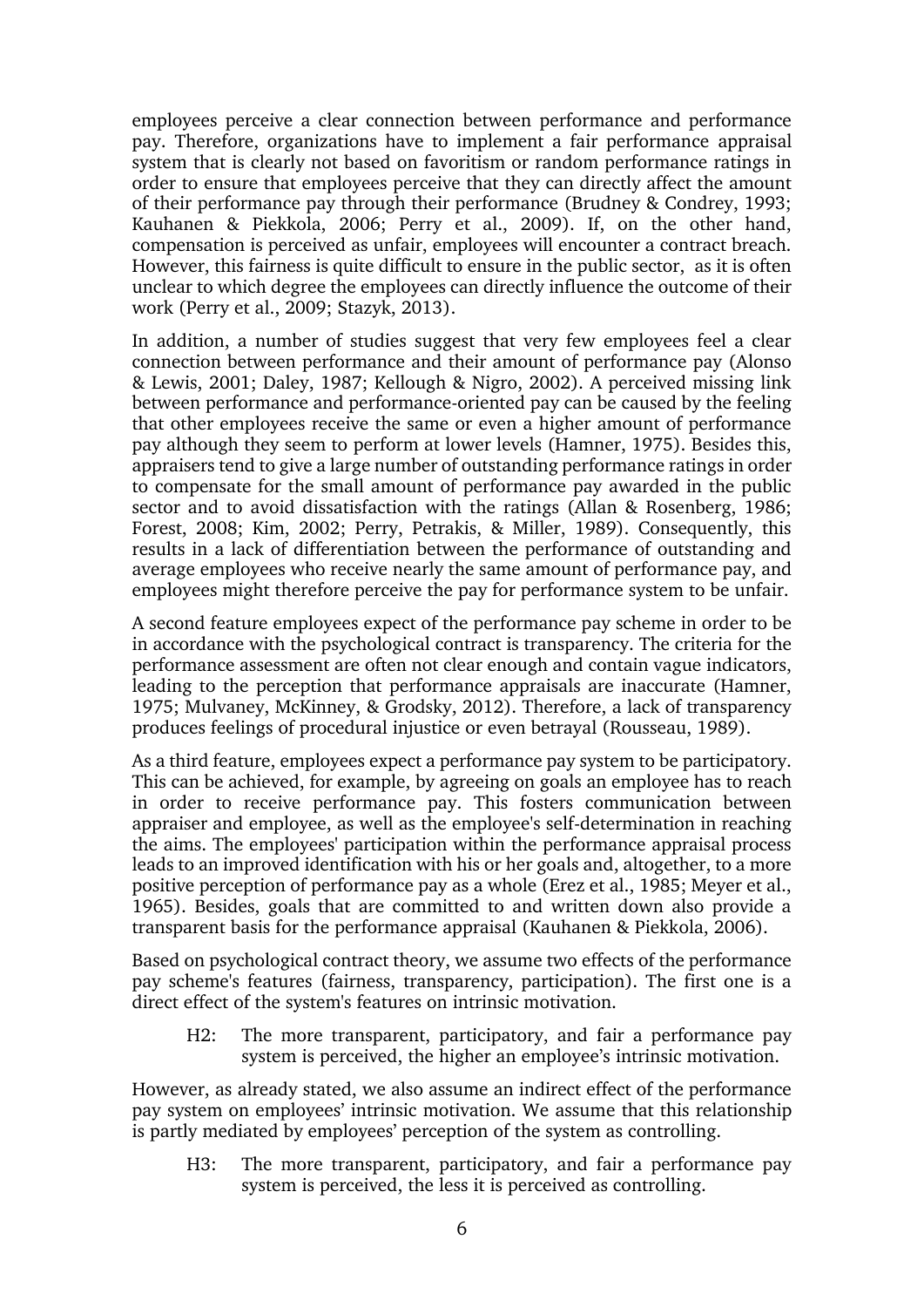### **2.3 Public service motivation and controlling perception**

Besides studying the effects of a controlling perception of performance pay and the role of the system's fairness, transparency and opportunities for participation, we also include an examination of employees' *public service motivation* (PSM). PSM was introduced by [Perry and Wise](#page-20-0) [\(1990\)](#page-20-0) and has developed into a rapidly growing international research area over the last two decades [\(Ritz, Brewer, &](#page-20-1)  [Neumann, 2016\).](#page-20-1)

PSM is understood as "an individual's predisposition to respond to motives grounded primarily or uniquely in public institutions and organizations" (Perry & Wise, 1990, p. 368). Based on Kim et al. (2013), PSM includes four dimensions: (1) attraction to public participation, (2) commitment to public values, (3) compassion, and (4) self-sacrifice. In contrast to intrinsic motivation, PSM can be seen as an external perspective that concentrates more on the "consideration of another's needs rather than one's own […]" (Piliavin & Charng, 1990, p. 30).

Several studies indicate that employees with high public service motivation show better job performance than their colleagues (Bellé, 2013; van Loon, forthcoming). They are performing better because they are motivated to a greater extent by their job content, their degree of autonomy in doing their work and the work's importance for society than by extrinsic rewards like performance-oriented pay or a high salary (Demmke, 2005; OECD, 2005; Rainey, 1982). If a pay for performance system is not supportive of these employees, it might be perceived as an unwanted form of control. Because employees with significant public service motivation are putting a lot of effort into their work, performance pay may be seen as unnecessary to improve performance. Instead, employees with a high PSM might have the feeling that the real reason for implementing a performance pay system is that they are not trusted and need to be controlled. We therefore assume that a higher PSM results in a more intense controlling perception of performance pay.

H4: The higher an employee's public service motivation, the more controlling they will perceive performance pay.

# **2.4 Neuroticism and controlling perception**

The influence of personality factors has been widely neglected in (public) management research, although some researchers have postulated the need to analyze its impact in depth (Bright, 2005; Furnham et al., 2005; Judge & Ilies, 2002; Truxillo et al., 2012). In terms of work motivation, there are surprisingly few studies that analyze the relation between personality factors and the perception of rewards.

In this study, we assess whether the controlling perception of performance pay depends on employees' personality traits. To address this question, we investigate one of the "big five" personality factors—"the most widely accepted structure of personality in our time" (Judge & Ilies, 2002, p. 798). Personality characteristics are understood as "dimensions of individual differences in tendencies to show consistent patterns of thoughts, feelings, and action" (McCrae & Costa, 1990, p. 23). The five-factor personality model divides personality traits into five basic dimensions: extraversion, agreeableness, conscientiousness, neuroticism and openness to experience (Costa & McCrae, 1992). Our study concentrates on one of these factors: neuroticism.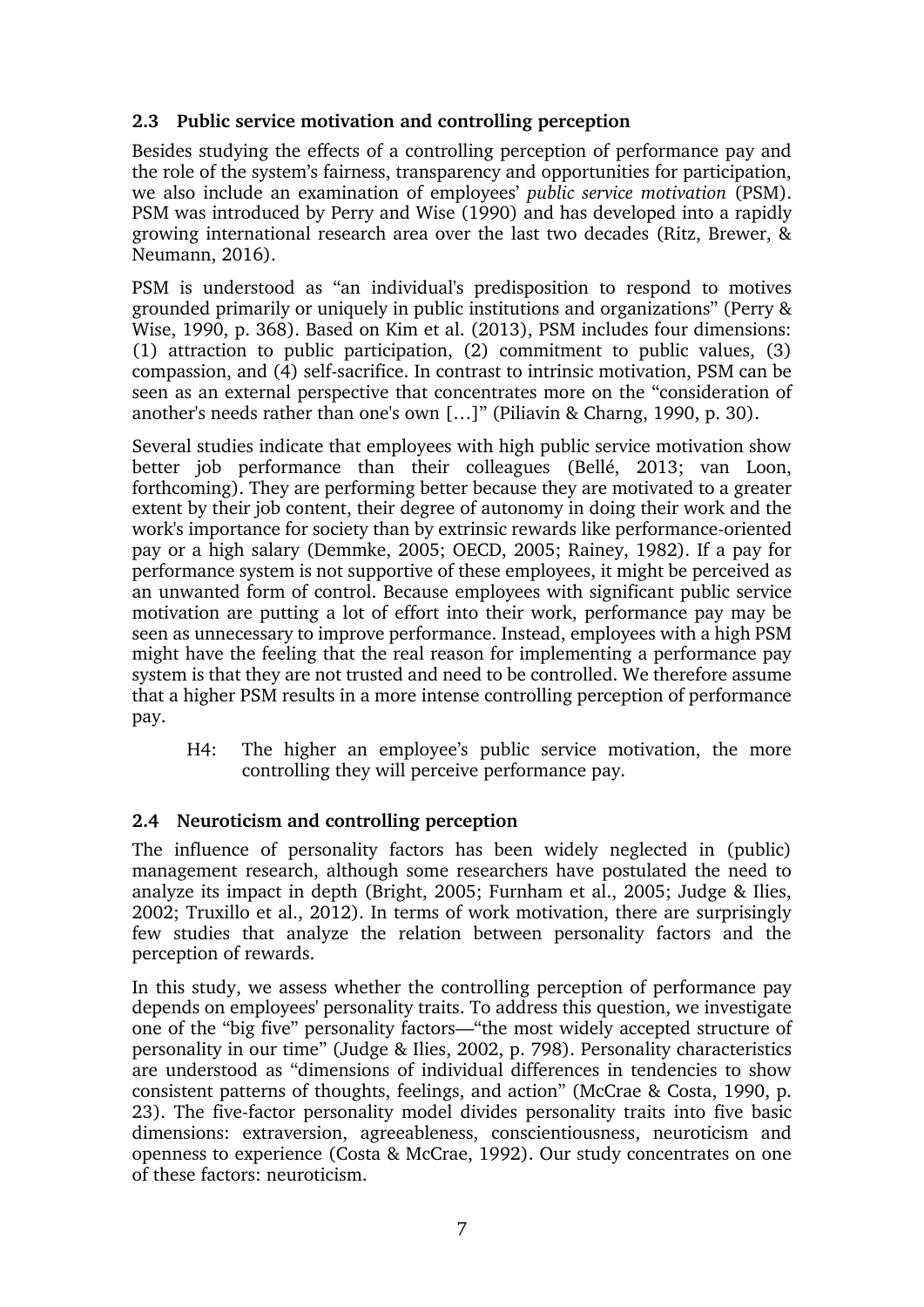People who have high neuroticism scores tend to be anxious, unstable, depressed and moody (Barrick, Mount, & Gupta, 2003; McCrae & John, 1992). We decided to use this personality trait because it was found to be strong (negative) predictor of a huge variety of perceptions at the workplace (Hetland, Sandal, & Johnsen, 2008; Kirton & Mulligan, 1973) and in other contexts (e.g. Goodwin & Engstrom, 2002; Torrubia, Ávila, Moltó, & Caseras, 2001).

There have been no studies on the relationship between personality factors and the perception of performance pay as of yet. Nevertheless, there are some prior research results available on the relationship between personality and psychological contract breach. Raja, Johns, and Ntalianis (2004) found that neuroticism was positively related to perceived psychological contract breach. An experiment by Ho, Weingart, and Rousseau (2004) confirmed neurotics to report stronger negative emotive responses to broken promises but make fewer negative attributions about the party who breached the contract. Only recently, Jafri (2014) found that neuroticism was positively associated with perception of breach in 90 teachers.



*Figure 1: Conceptual Model on Intrinsic Motivation, Personality and Performance Pay*

These results imply that the more neurotic a person is, the higher the perceived level of contract breach. This might also influence employees' perception of performance pay as controlling. Because a controlling perception is associated with the feeling of contract breach, we assume that neurotic individuals perceive performance pay to be more controlling.

Therefore, the following hypotheses were developed: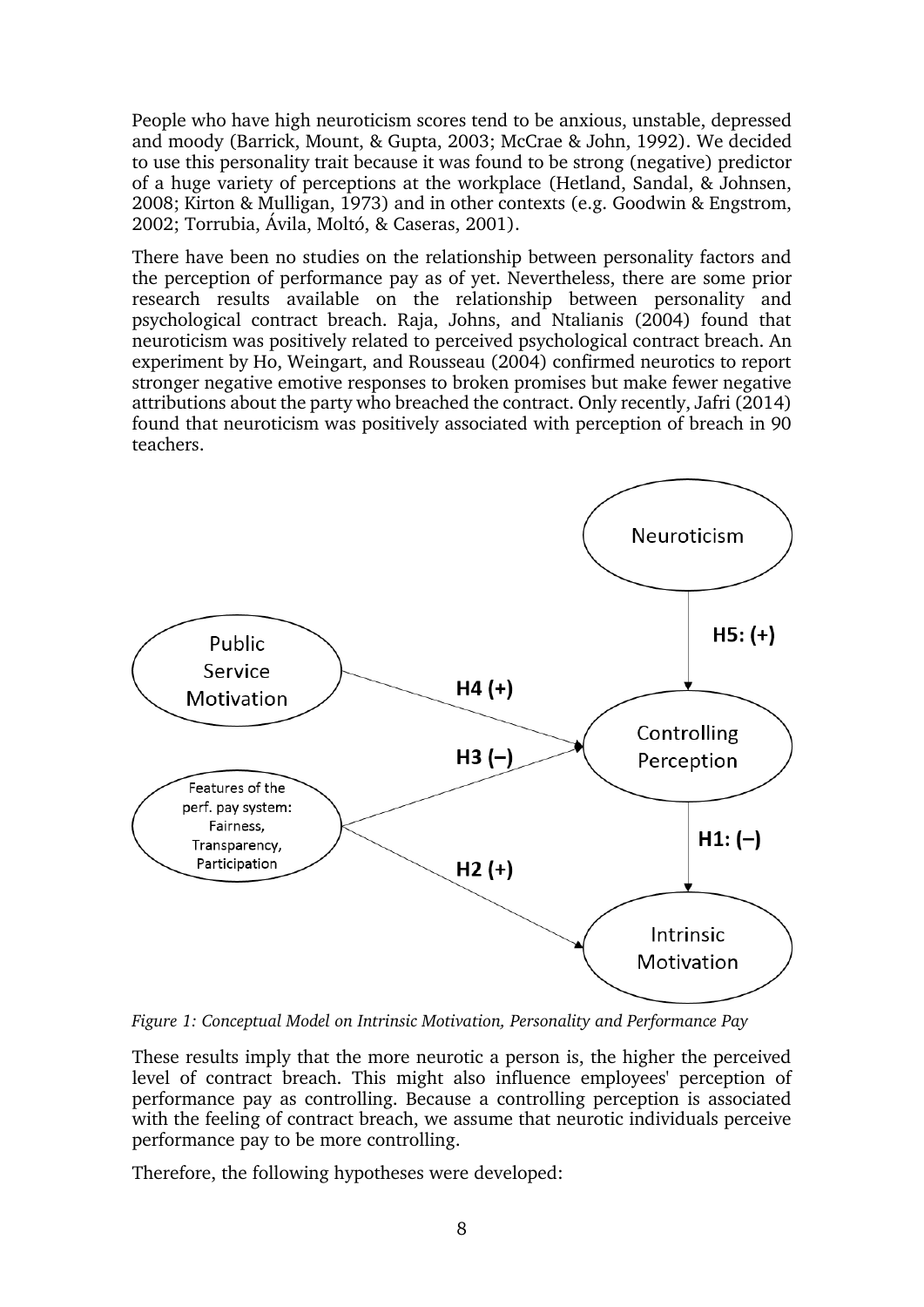H5: The more neurotic an employee is, the more he or she perceives performance pay as controlling.

In this section, we propose a conceptual model outlining the relationships between features of the pay scheme, PSM, employees' controlling perception, neuroticism and intrinsic motivation. Figure 1 displays the conceptual model of the study:

# **3 METHODS AND DATA**

#### **3.1 Sample**

The data used in this study are taken from a survey of all employees in 21 German district councils and cities with council status in five federal states. In the administrations surveyed, every employee's performance gets rated at least once a year. Based on the rating's result, the employees receive their individualized amount of performance pay. The invitation to participate in the survey was sent via email to the public employees in the period between December 2012 and February 2013. The questionnaire addressed all employees in the chosen public administrations. The response rate was 41 %, as more than 5,900 government employees participated in the survey.

The average participant in the survey was female (67 %) and between 51 to 60 years old. 43 % had worked in the private sector before they started to work in the public sector. Only a minority of participants (23 %) were responsible for rating the performance of other employees.

#### **3.2 Measures**

The main variables were all measured using five-point Likert scales  $(1 = do not$ agree at all;  $5 =$  totally agree). The scales' endpoints were termed "I absolutely don't agree" versus "I absolutely agree." The detailed operationalization of all variables are displayed in Appendix A.

Our first dependent variable, intrinsic motivation, was understood as employees' enjoyment of and interest in their tasks. We used four items already tested by Jacobsen et al. (2014) to operationalize this construct. One exemplary item was "Doing my job, I feel great personal satisfaction." The Cronbach's alpha of 0.82 indicated a high internal consistency.

The second dependent variable of our study was the controlling perception of the performance pay scheme. The variable referred to the scales by Jacobsen et al. (2014) and Andersen et al. (2015). However, these items had to be fitted into the context of the survey and were not used identically to those in other studies previously. The items resembled the following one: "The performance appraisal gives me the feeling that my boss does not trust in the work I do." The applied controlling perception scale displayed an average internal consistency, with a Cronbach's alpha value of 0.64.

The seven items reflecting the features of the performance appraisal scheme were based on theoretical considerations developed uniquely for this study. Using an exploratory factor analysis, each of the items loaded on the same unique factor. Items displayed a high internal consistency, with a Cronbach's alpha of 0.86.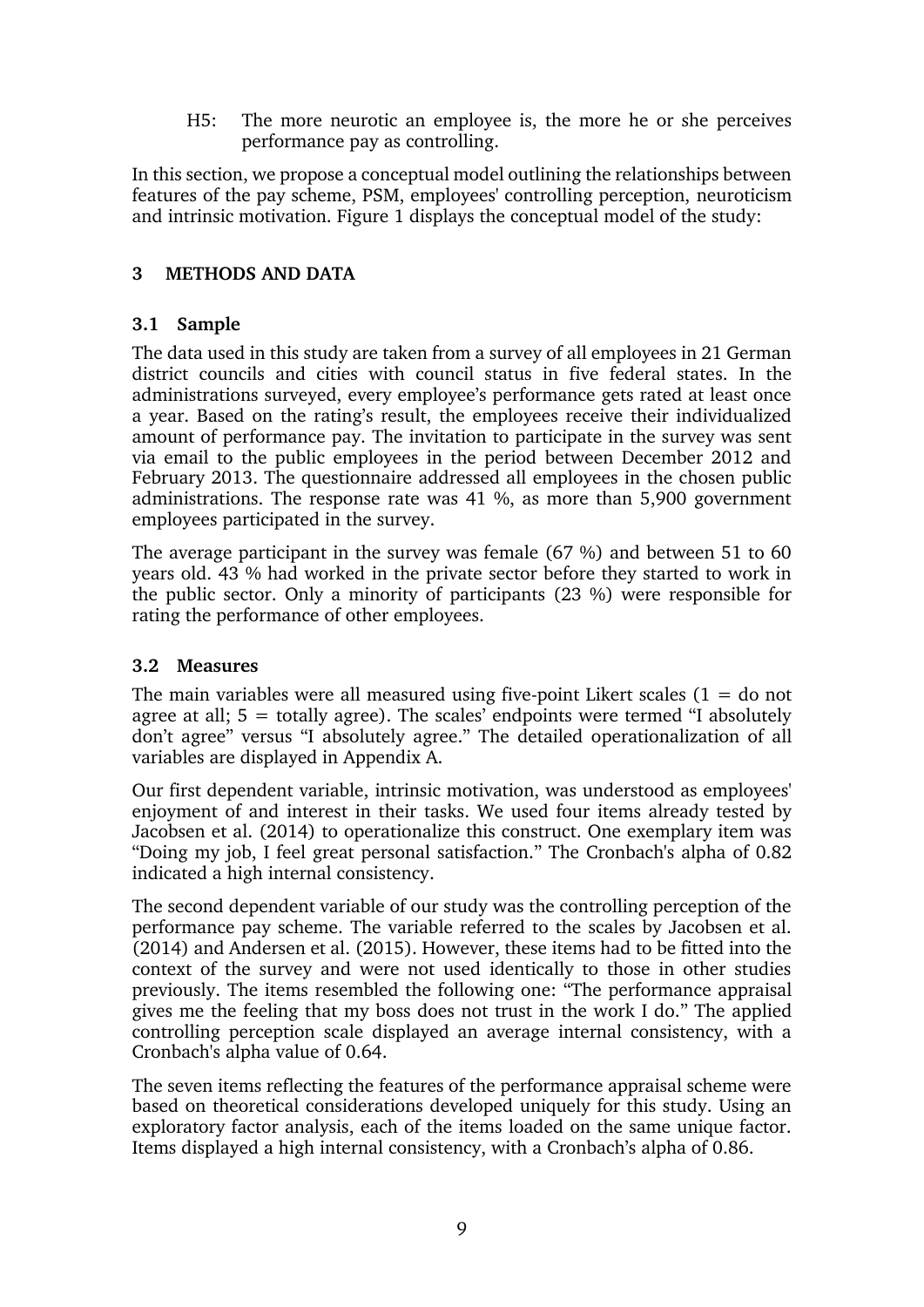Public service motivation was measured by a 6-item short scale that had already been used in a number of studies and surveys (Alonso & Lewis, 2001; Brewer & Selden, 2000; Naff & Crum, 1999; Stazyk, 2013). The Cronbach's alpha was 0.76.

Neuroticism was taken from the German version of the 10-item Big Five short scale (BFI-10). The BFI-10 includes two items per personality dimension and was validated by Rammstedt and John (2007). In contrast to the other independent variables, neuroticism scored relatively low on Cronbach's alpha, with a value of  $0.53.^1$ 

# **3.3 Controls**

We also included socio-demographic variables that have been proven to influence the outcome of performance pay (Alonso & Lewis, 2001; Bright, 2009; Furnham et al., 2005; Groeneveld, Steijn, & van der Parre, P., 2009; Lyons, Duxbury, & Higgins, 2006). Age and the length of employment in the public sector were measured in broad categories (e.g. younger than 20, 21-30 or less than five years, 6-15 years, etc.). Education was measured as the highest degree that employees had attained (apprenticeship, university of applied sciences, university).

The employees were also asked whether they had ever worked in the private sector, since prior studies have shown that these employees pay more interest to a high salary and monetary incentives than those in the public sector (Crewson, 1997; Demmke, 2005; Rainey, 1982)<sup>2</sup>. Therefore, it was assumed that people who were once employed in the private sector and are now working in the public sector are still more interested in high salaries and extrinsic rewards. Besides this, it was asked whether the employees were themselves appraisers in terms of performance pay. According to prior experience with reforms, it might cause a positive difference in the perception of the reforms if one is directly involved in their development (Gabris & Mitchell, 1986; Kellough & Nigro, 2002).

# **3.4 Data Analysis**

1

In order to test our conceptual model, we used structural equation modeling (SEM) with maximum-likelihood estimation. Because the employees in our sample were nested within counties, estimates were based on clustered sandwich estimators, relaxing the requirement of intragroup independence (Rogers, 1994; White, 1980). The overall fit of the model was evaluated with the common fit indices (Jaccard & Wan, 1996). The analysis was carried out using  $R<sup>3</sup>$ 

 $1$  Although the reliability of the neuroticism items is relatively low, we decided to keep it in our model. A comparison of the final model with and without neuroticism revealed a slightly better model fit for the model including neuroticism. We therefore decided in favor of the theoretical contribution the analysis of neuroticism in the context of performance pay offers.

 $2$  It has to be acknowledged that a significant amount of studies failed to find differences in reward preferences between public and private sector employees (for an overview see Christensen & Wright, 2011, p. 727).

<sup>&</sup>lt;sup>3</sup> R version 3.3.2, R packages lavaan (Version 0.5-22) (Rosseel, 2012) and lavaan.survey (Version 1.1.3) (Oberski, 2014). Estimation is based on maximum likelihood with clustered robust standard errors.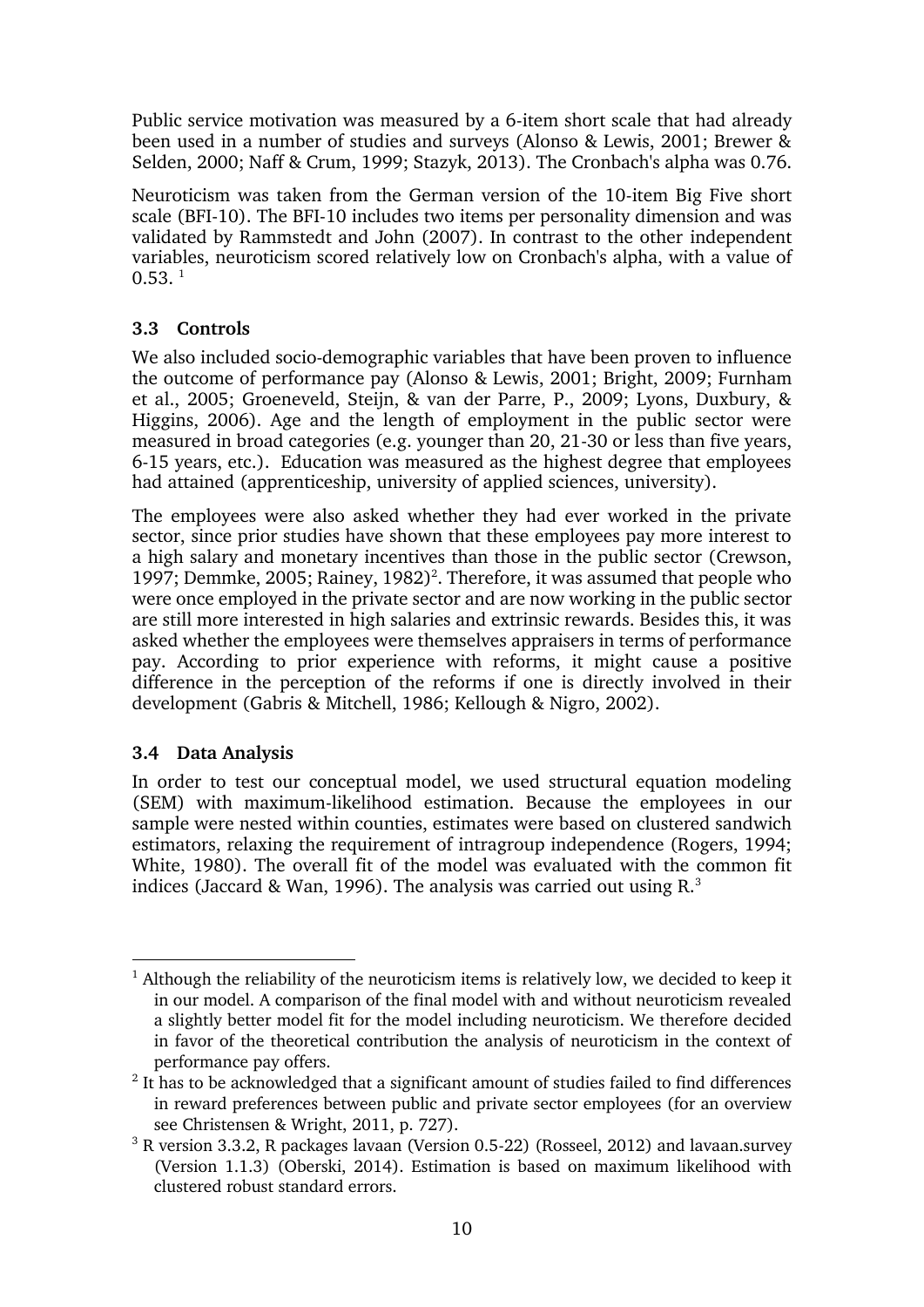#### **4 RESULTS**

1

Table 1 gives an overview of the descriptives of the analyzed variables. One can see that public service motivation is of average magnitude. The mean of the positive features of the performance pay system (transparency, participation, fairness) is at 3.5, indicating that there is room for improvement. On average, the performance pay system is not perceived as very controlling (mean  $= 1.87$ ). Intrinsic motivation is also at an average level of 3.7.

| Variable                           | Mean | SD   | m <sub>1</sub> n | max |
|------------------------------------|------|------|------------------|-----|
| <b>Public Service Motivation</b>   | 3.69 | 0.58 |                  | 5   |
| Features of performance pay system | 3.50 | 0.91 |                  | 5   |
| Neuroticism                        | 2.47 | 0.77 |                  | 5   |
| Controlling perception             | 1.87 | 0.79 |                  | 5   |
| Intrinsic motivation               | 3.73 | 0.74 |                  | 5   |
| Female                             | 0.67 | 0.47 |                  |     |
| Private sector experiences         | 0.43 | 0.49 |                  |     |
| Appraiser $(y/n)$                  | 0.23 | 0.42 |                  |     |

*Table 1: Descriptive statistics*

Note: Factors have been built as mean indices in order to make them interpretable

Figure 2 shows the estimated structural equation model we used to test the proposed hypotheses. In addition to the proposed paths, we included a covariate PSM and features of the pay for performance system.

Fit indices<sup>4</sup> in total indicate a satisfactory model fit with a CFI of 0.91, a RMSEA of 0.057 and a SRMR of 0.052 (Acock, 2013; Wright, Moynihan, & Pandey, 2012). As in most complex models, the  $\chi^2$ -Test is significant ( $\chi^2$  (201 df) = 1960.5; p < 0.001), indicating that the model does not perfectly replicate the specified variance-covariance matrix (Acock, 2013). Reliability and discriminant validity tests show satisfactory results, too. Of the five latent constructs in the model all except of neuroticism show AVE (average variance extracted) scores above 0.50 (Farrell, 2009; Fornell and Larcker, 1981; Gould-Williams, Mostafa, Bottomley, 2015). In addition, all constructs except of neuroticism show composite reliability scores of 0.70 or above (Farrell, 2009; Fornell and Larcker, 1981; Gould-Williams, Mostafa, Bottomley, 2015). Comparing the square root of the AVE with the correlation estimates of every pair of latent constructs reveals that in all cases the square root of the AVE is higher than the corresponding correlations and therefore indicating discriminant validity (Farrell, 2009; Fornell and Larcker, 1981; Gould-Williams et al., 2015). Correlations, AVE and composite reliability scores are displayed in table 2. 5

<sup>&</sup>lt;sup>4</sup> We used robust fit indices where they have been available (CFI and RMSEA).

<sup>&</sup>lt;sup>5</sup> The presentation of the values is adopted from Gould-Williams et al., 2015. AVE values are calculated using semTools Version 0.4-14 (semTools Contributors, 2016)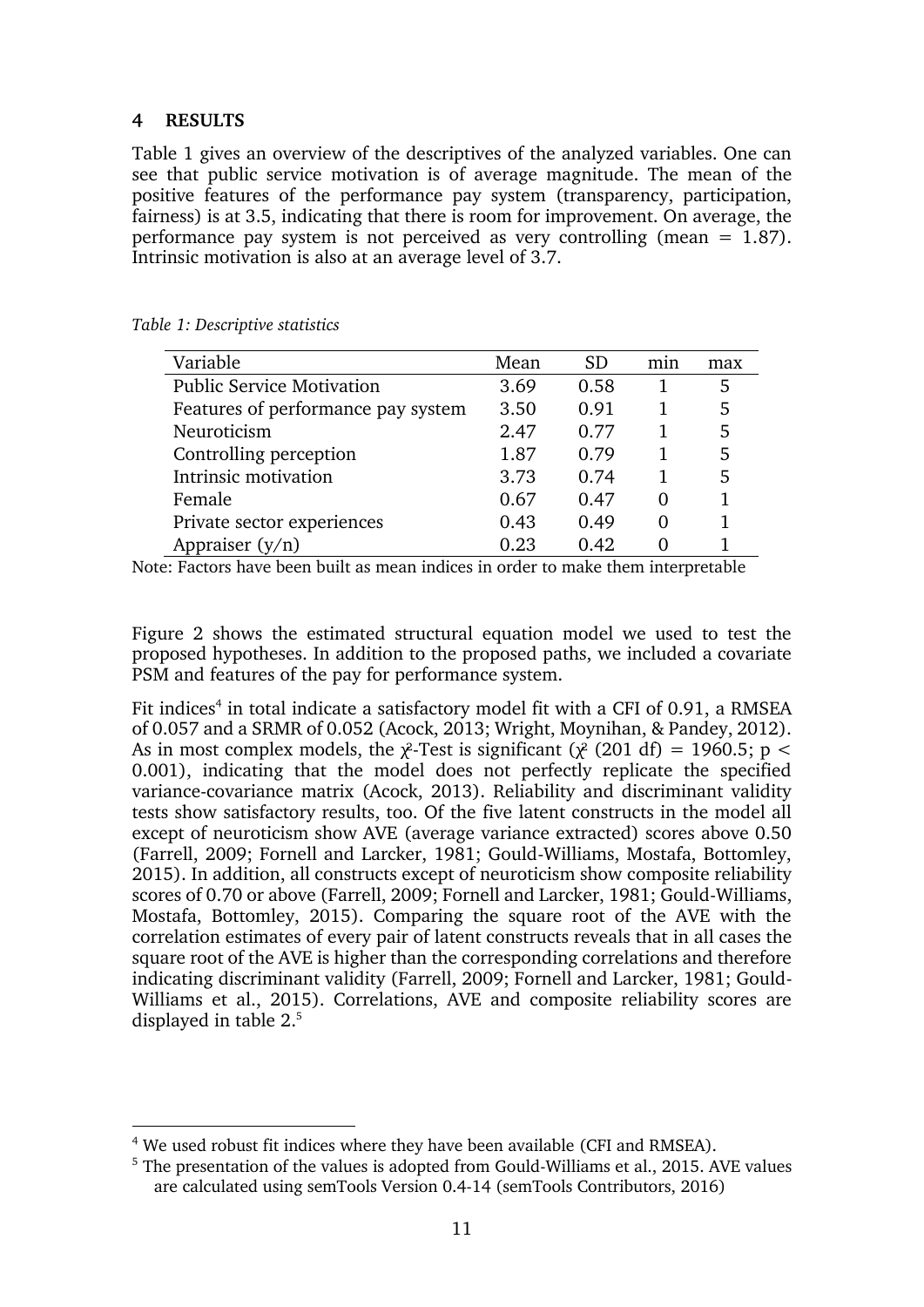|                                     | (1)            | (2)            | (3)            | (4)            | (5)            |
|-------------------------------------|----------------|----------------|----------------|----------------|----------------|
| (1) Intrinsic motivation            | 0.74<br>(0.74) |                |                |                |                |
| (2) Controlling perception          | $-0.31*$       | 0.63<br>(0.82) |                |                |                |
| (3) Features of perf. pay<br>system | $0.31*$        | $-0.21*$       | 0.70<br>(0.81) |                |                |
| $(4)$ PSM                           | $0.33*$        | $-0.13^*$      | $0.08*$        | 0.60<br>(0.84) |                |
| (5) Neuroticism                     | $-0.47*$       | $0.42^*$       | $-0.04*$       | $-0.17*$       | 0.60<br>(0.49) |

*Table 2: Correlation matrix, average variance extracted, and composite reliability*

Note: \* *p* < .05, Sub-diagonal entries are the correlations between the latent constructs. The first entry on the diagonal is square root of the average variance extracted, whereas the second entry in parenthesis is the composite reliability score.

The estimated structural equation model supports most of the proposed hypotheses. First of all, employees perceiving pay for performance as more controlling show less intrinsic motivation (H1). The second hypothesis is also supported. A performance pay system that is perceived as participatory, fair and transparent has a positive effect on employees' intrinsic motivation. In addition, this effect is partly moderated by a controlling perception of the system. A more transparent, participatory and fair performance pay system is less likely to be perceived as controlling (H3). With regard to employees' attitudes, we can see that those participants with higher public service motivation perceive pay for performance as less controlling than their colleagues with lower PSM. However, this is in contrast to Hypothesis 4 which stated a positive relationship between PSM and controlling perception of performance pay.

The hypotheses regarding the influence of employees' neuroticism on their controlling perception is supported (H5). Participants who are more neurotic are more likely to perceive performance pay as controlling. Public service motivation also has a significant positive effect on employees' intrinsic motivation, which means that employees with more PSM also have more intrinsic motivation.

Besides this, there are also significant correlations between PSM and the performance pay system's fairness, transparency and opportunities for participation.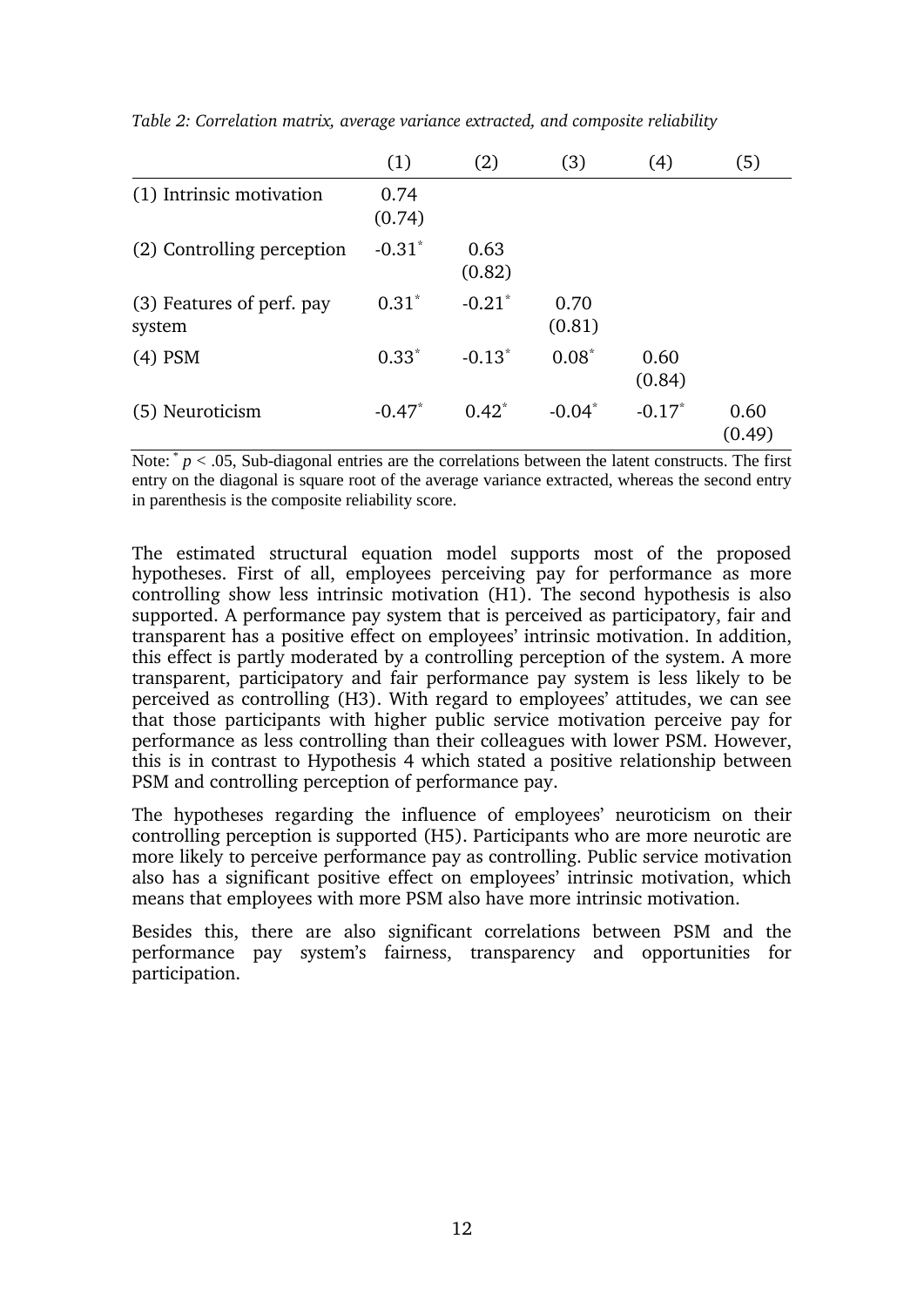

*Figure 2: Structural Equation Model on Intrinsic Motivation and Controlling Perception (n = 3,666)*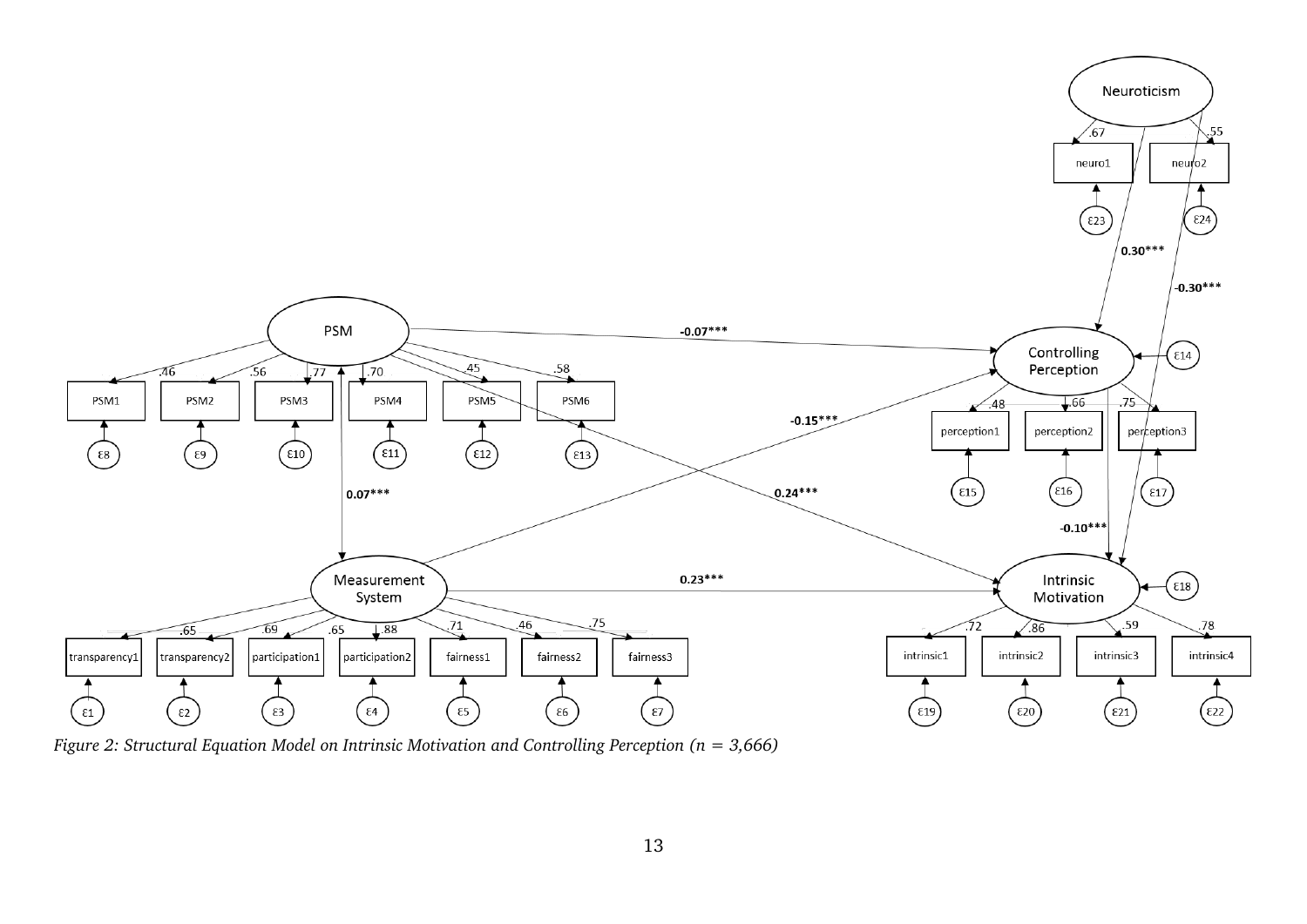We also estimated an extended structural equation model integrating control variables. This model controls for participants' age, gender, previous experiences in the private sector and whether they are also acting as appraisers in the performance pay system. Control variables have been regressed with both endogenous variables in the model (controlling perception and intrinsic motivation). Including control variables does not alter the coefficients in our main model. Therefore, the model is robust against adding socio-demographic control variables.

### **5 DISCUSSION**

Our analysis confirms the findings of previous studies on motivation crowding (Frey & Jegen, 2001; Jacobsen et al., 2014). Public employees' intrinsic motivation is negatively affected if they perceive performance pay as controlling. The feeling of being controlled harms the enjoyment and motivation they find in performing their tasks. Again, this is an indication for public administrations to be careful when implementing pay for performance systems. The unintended effects can outweigh the intended ones if public employees perceive the system to be controlling.

In this article, we took up the criticism about research on pay for performance (Bright, 2005; Furnham et al., 2005; Truxillo et al., 2012) and asked at which point performance pay may be perceived as controlling. Our results indicate that this will indeed be the case if the performance pay system is perceived as unfair, nontransparent and nonparticipatory. This effect can be explained using psychological contract theory (Argyris, 1960; Guest & Conway, 2000; Rousseau, 2001). The psychological contract "performance in exchange for a bonus" is perceived as breached by the employer if performance pay is not implemented in a fair, transparent and participatory manner.

This results in two effects. Firstly, it directly reduces intrinsic motivation. Employees find less enjoyment in fulfilling their tasks because they feel in some way betrayed by their organization. In addition, employees perceive a performance pay system that is not fair, transparent, or participatory as controlling, which in turn has a further negative effect on intrinsic motivation.

This also confirms previous studies suggesting that fairness, transparency and participation are key success factors for implementing performance pay in private (Erez et al., 1985; Hamner, 1975; Kauhanen & Piekkola, 2006; Meyer et al., 1965) as well as public (Alonso & Lewis, 2001; Perry et al., 2009) organizations.

In addition to the effect of performance pay system features, we analyzed whether employees' public service motivation affects the perception of performance pay as more or less controlling. The observed effect is in contrast to the proposed hypothesis (H4). The structural equation model reveals that employees with a high public service motivation perceive performance pay as less controlling. One possible explanation for this effect is that because people with a high public service motivation perform better than their colleagues (Bellé, 2013; van Loon, forthcoming), they are more likely to perceive performance pay as a measure to recognize their performance and not as a measure to control them. However, it might also be the case that this causality is reversed. In their work on the effects of student plans on teachers' motivation, Jacobsen et al. (2014) also found a negative relationship between PSM and controlling perception. However, they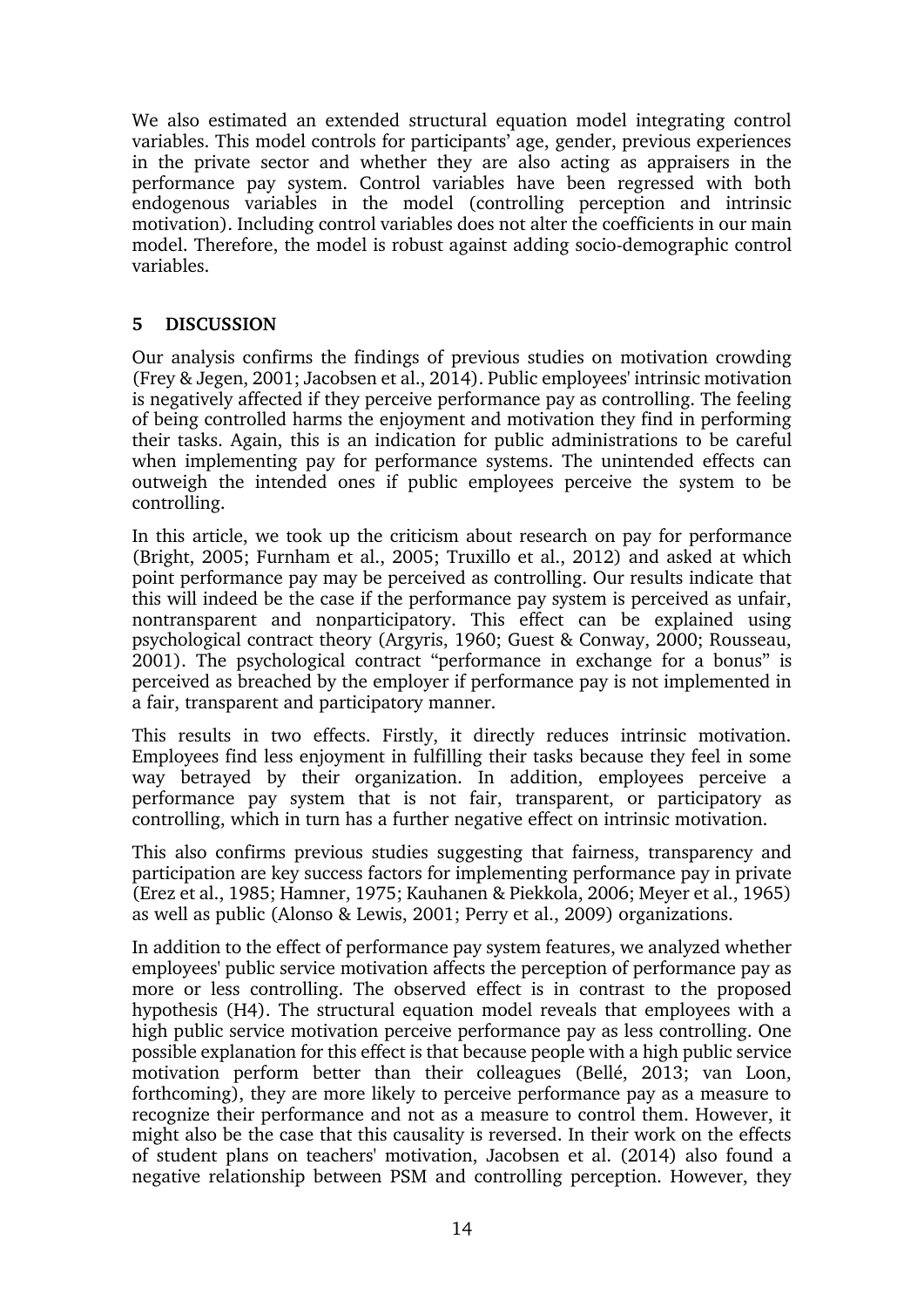assumed that a controlling perception affects teachers' public service motivation negatively by crowding out PSM. Further studies should further elaborate on this fact using experimental or longitudinal research designs.

Finally, we also tested whether the controlling perception of performance pay is not only a result of external factors (like the features of the performance pay system) or employees' attitudes (like public service motivation), but whether there are personality-based differences between employees themselves. This assumption can be confirmed. Neurotic employees tend to perceive performance pay as more controlling. Because they are inclined to perceive employers' behavior as contract breach (Ho et al., 2004; Jafri, 2014; Raja et al., 2004) and react stronger to this breach (Ho et al., 2004), they also perceive performance pay as more controlling. Because of their neurotic personality, they also interpret situations as threatening (Goleman, 1997), which might also be the case for performance pay. Furthermore, their timid tendency might lead to a stronger perception of control and pressure within the performance appraisal process (Raja et al., 2004).

The analysis of the influence of employees' personality also extends prior knowledge on intrinsic motivation. People who score high on neuroticism display lower levels of intrinsic motivation. Although there is not much evidence in the public sector, the results confirm findings from psychology. Some studies detected that employees who score high on neuroticism are more interested in extrinsic job elements (Furnham, Forde, & Ferrari, 1999) and a high income (Berings, Fruyt, & Bouwen, 2004) compared to other personality dimensions. Neuroticism has also been found to be a negative correlate concerning work satisfaction (Judge, Bono, Ilies, & Gerhardt, 2002).

# **5.1 Limitations**

In spite of our contribution, the study is not without limitations. First of all, it suffers from general limitations of cross-sectional research, namely its limited ability to derive causal relations. Although we carefully underlined the proposed hypotheses with theoretical arguments, the possibility cannot be totally excluded that the causal order of some relationships is reversed (e.g. that a controlling perception influences the perception of the performance pay system's features). Secondly, as our variables were collected from a single survey, the study suffers from common-method bias (Favero & Bullock, 2015). There are two kinds of common-method bias: item-related and source-related bias. We reduced item characteristics-related, common-method bias by avoiding difficulty through complex or abstract items and the randomization of the order of constructs and questions (Podsakoff, MacKenzie, Lee, & Podsakoff, 2003). Concerning variables on the pay scheme, we reduced social desirability problems by assuring anonymity of the respondents and including a dummy variable for the appraisers of performance pay.

However, as regards most of our variables (e.g. intrinsic motivation and public service motivation), individuals have a clear idea about their personal motivation and there is no other way of providing an equally reliable source for that question (Masal & Vogel, 2016). Nevertheless, there is no statistical test to reliably estimate source-related bias (Jakobsen & Jensen, 2015).

In addition, one might raise concern about the generalizability of our results as the data of the study was collected from local governments in Germany. These organizations might be perceived as a special kind of organization dealing with a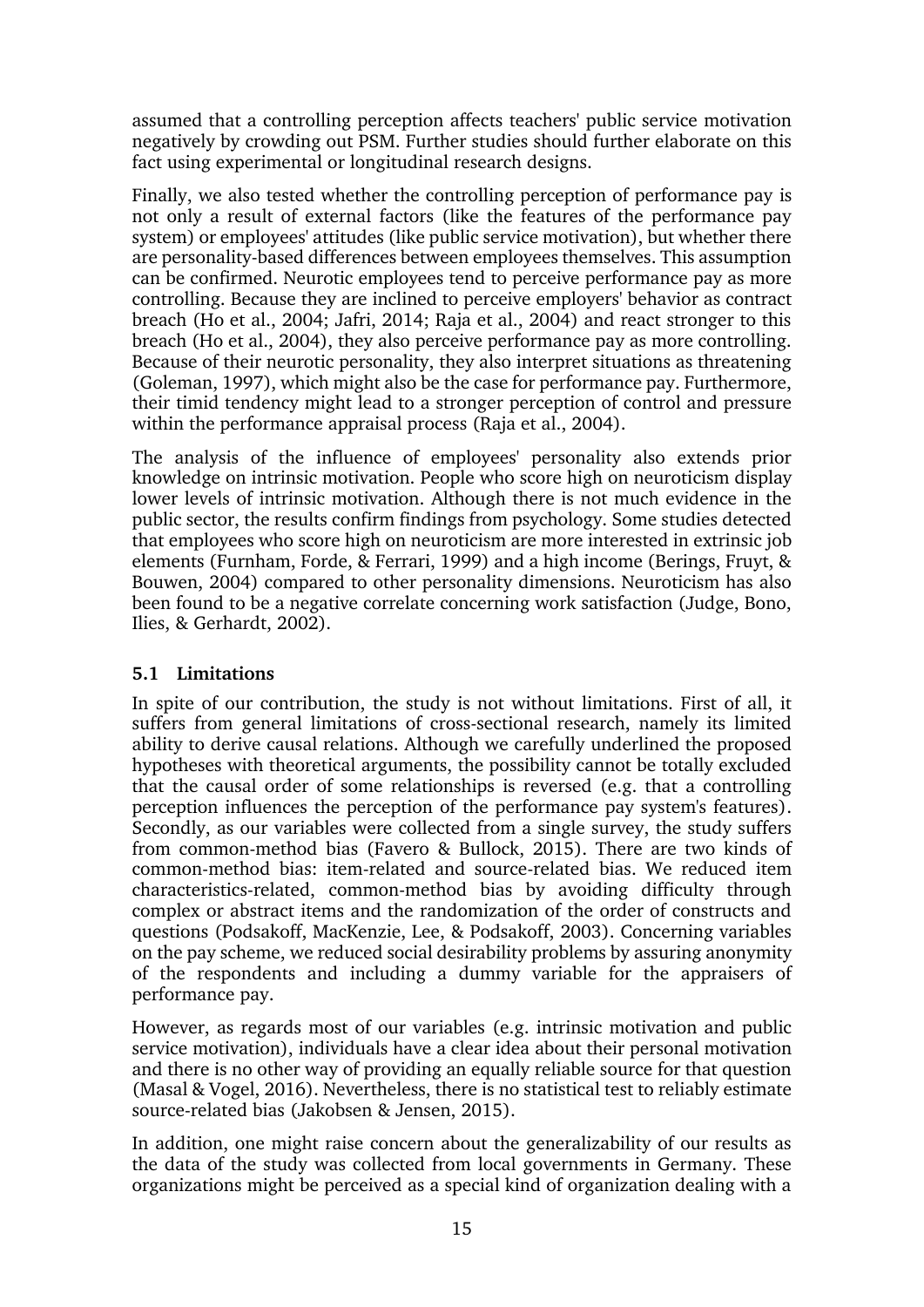special performance pay framework. However, we believe that our results can be applied to a variety of public administrations in Western countries. By including different organizations with different performance appraisal systems, we assured that the results are not dependent on a single system and relationships between the tested variables are not dependent on a specific context. The performance pay regime for local governments in Germany is very flexible and allows for very different implementations of the broad idea of performance pay. We therefore belief that the results are also applicable in other countries and contexts.

### **6 CONCLUSION**

Based on psychological contract theory, this paper analyzes the relationships between intrinsic motivation, public service motivation, neuroticism, and the design of the performance appraisal scheme on the basis of a survey conducted in 21 German county councils and cities with council status. The study extends research on motivation crowding theory by complementing it with psychological contract theory and a test of the antecedents of controlling perception of performance pay.

The results clearly show the contribution of psychological contract theory: Since fairness, participation and transparency of the pay scheme proved to be important factors in fostering intrinsic motivation and mitigating a controlling perception, organizations should ensure that both parties share the beliefs regarding promises and mutual agreements about performance pay and that these promises can effectively be met and upheld by the appraiser.

If appraisers want to avoid future psychological contract breach, they should always explain the goal and procedure of performance rating as well as the criteria on which the performance appraisal is based. This is especially the case if employees already show a tendency towards timidity or tentativeness.

Although participation, transparency and fairness show a strong effect on the perception of performance pay, it has to be acknowledged that these aspects are not the only variables influencing employees' acceptance of performance pay systems. Other antecedents of willingness to accept performance pay are for example the amount of performance pay (OECD, 2005), the percentage of employees who would receive a reward (Krauth, Liersch, Jensen, & Amelung, 2016), workplace politics (Rosen, Kacmar, Harris, Gavin, & Hochwarter, 2017) or trust in supervisor and appraisers (Sliwka, 2006). Further research should investigate these factors in a single study in order to evaluate the relative importance of factors influencing employees' willingness to accept pay for performance.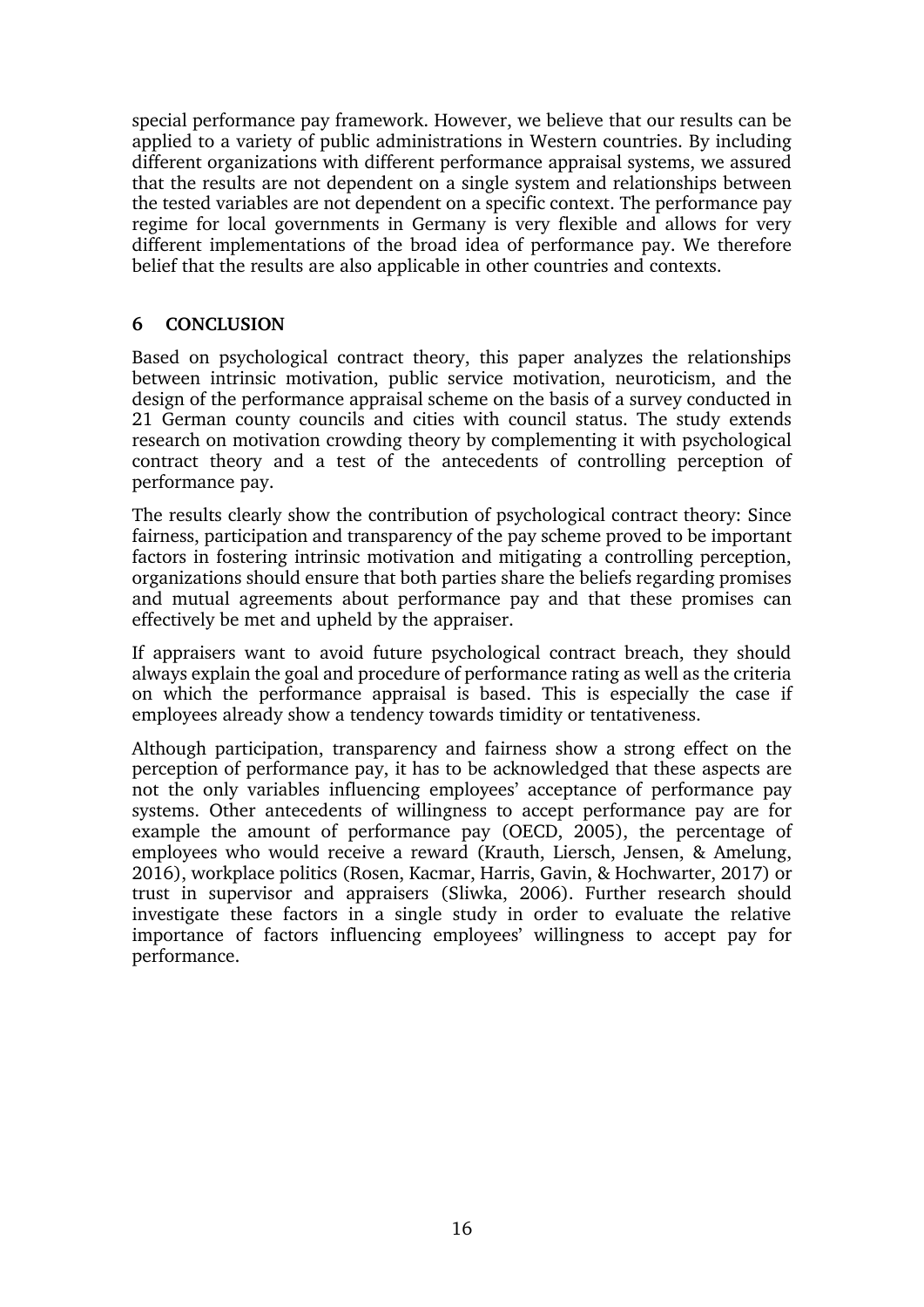#### **REFERENCES**

- Acock, A. C. (2013). *Discovering structural equation modeling using Stata* (1st ed.). College Station, Tex.: Stata Press.
- Allan, P., & Rosenberg, S. (1986). An Assessment of Merit Pay Administration Under New York City's Managerial Performance Evaluation System: Three Years of Experience. *Public Personnel Management*, *15*(3), 297.
- Alonso, P., & Lewis, G. (2001). Public Service Motivation and Job Performance Evidence from the Federal Sector. *The American Review of Public Administration*, *31*(4), 363– 380.
- Anderfuhren-Biget, S., Varone, F., Giauque, D., & Ritz, A. (2010). Motivating employees of the public sector: does public service motivation matter? *International public management journal*, *13*(3), 213–246.
- Andersen, L. B., Kristensen, N., & Pedersen, L. H. (2015). Documentation Requirements, Intrinsic Motivation, and Worker Absence. *International public management journal*, *18*(4), 483–513. doi:10.1080/10967494.2015.1028582
- Argyris, C. (1960). *Understanding organizational behavior / Chris Argyris*. *Dorsey series in anthropology and sociology*. Homewood, Ill.: Dorsey Press.
- Barrick, M. R., Mount, M. K., & Gupta, R. (2003). Meta-Analysis of the Relationship between the Five-Factor Model of Personality and Holland's Occupational Types. *Personnel Psychology*, *56*(1), 45–74. doi:10.1111/j.1744-6570.2003.tb00143.x
- Beck, A. T. (1967). *Depression: Clinical, experimental and theoretical aspects.* New York: Harper and Row.
- Bellé, N. (2013). Experimental Evidence on the Relationship between Public Service Motivation and Job Performance. *Public Administration Review*, *73*(1), 143–153. doi:10.1111/j.1540-6210.2012.02621.x
- Berings, D., Fruyt, F. de, & Bouwen, R. (2004). Work values and personality traits as predictors of enterprising and social vocational interests. *Personality and Individual Differences*, *36*(2), 349–364. doi:10.1016/S0191-8869(03)00101-6
- Brewer, G., & Selden, S. (2000). Why elephants gallop: Assessing and predicting organizational performance in federal agencies. *Journal of Public Administration Research and Theory*, *10*(4), 685–712.
- Bright, L. (2005). Public Employees With High Levels of Public Service Motivation Who are They, Where are They, and What Do They Want? *Review of Public Personnel Administration*, *25*(2), 138–154.
- Bright, L. (2009). Why Do Public Employees Desire Intrinsic Nonmonetary Opportunities? *Public Personnel Management*, *38*(3), 15–37.
- Brudney, J. L., & Condrey, S. E. (1993). Pay for Performance: Explaining the Differences in Managerial Motivation. *Public Productivity & Management Review*, *17*(2), 129–144. doi:10.2307/3380509
- Burgess, S., & Ratto, M. (2003). The role of incentives in the public sector: Issues and evidence. *Oxford review of economic policy*, *19*(2), 285–300.
- Cardona, F. (2006). *Performance Related Pay in the Public Service in OECD and EU Member States*. Vilnius.
- Costa, P. T., & McCrae, R. R. (1992). *Revised NEO PI-R Personality Inventory and NEO Five-Factor Inventory professional manual*. *Psychological Assessment Resources*. Odessa, FL.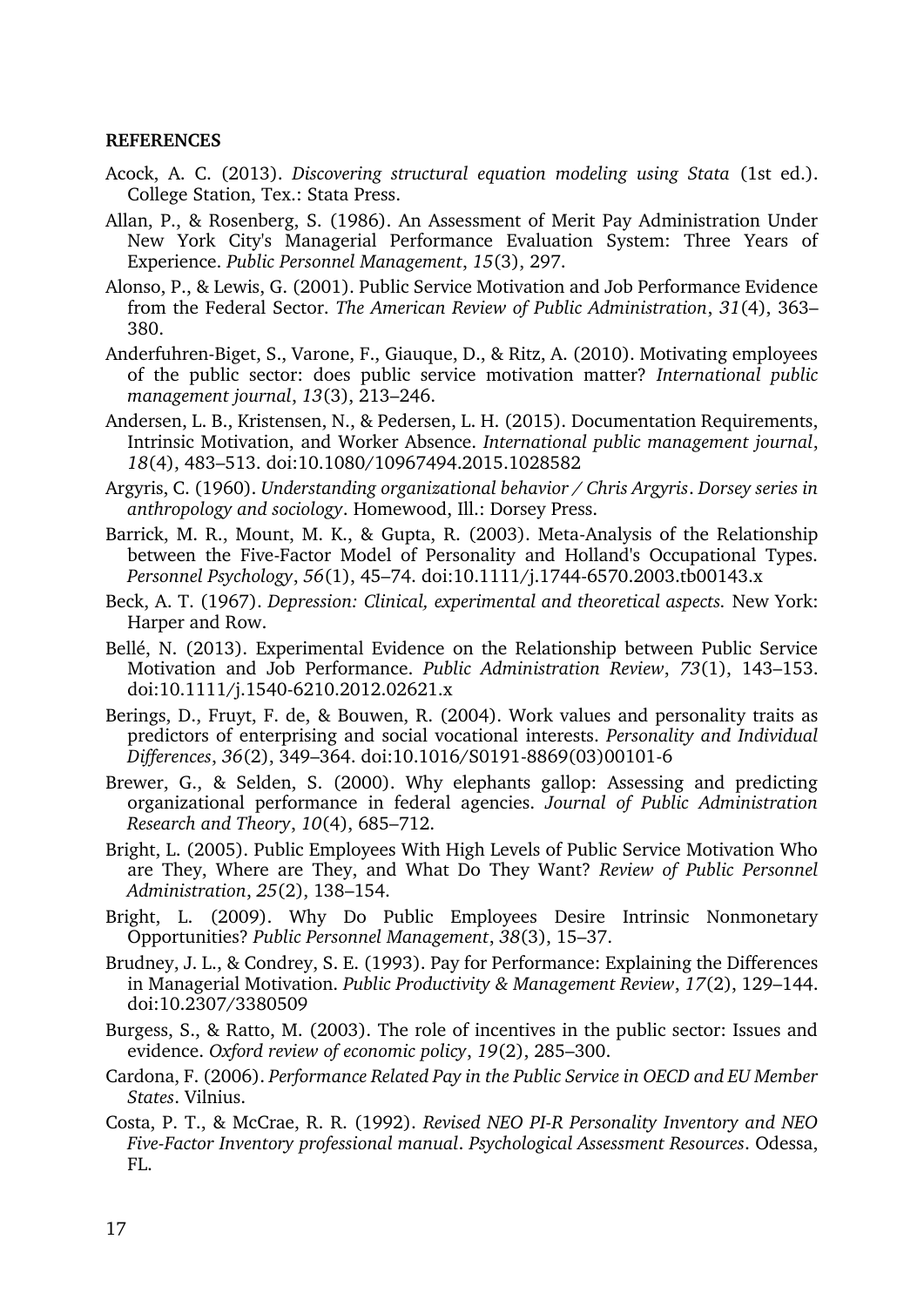- Crewson, P. E. (1997). Public-Service Motivation: Building Empirical Evidence of Incidence and Effect*. Journal of Public Administration Research and Theory*, *7*(4), 499– 518.
- Christensen, R. K., & Wright, B. E. (2011). The Effects of Public Service Motivation on Job Choice Decisions: Disentangling the Contributions of Person-Organization Fit and Person-Job Fit. *Journal of Public Administration Research and Theory, 21*(4), 723–743.
- Daley, D. (1987). Merit pay enters with a whimper: The initial federal civil service reform experience. *Review of public personnel administration*, *7*(2), 72–79.
- Deci, E. L. (1972). The effects of contingent and noncontingent rewards and controls on intrinsic motivation. *Organizational Behavior and Human Performance*, *8*(2), 217–229.
- Demmke, C. (2005). *Die europäischen öffentlichen Dienste zwischen Tradition und Reform*. Maastricht: European Institute of Public Administration.
- Dickinson, D., & Villeval, M.-C. (2008). Does monitoring decrease work effort?: The complementarity between agency and crowding-out theories. *Games and Economic behavior*, *63*(1), 56–76.
- Erez, M., Earley, P. C., & Hulin, C. L. (1985). The Impact of Participation on Goal Acceptance and Performance: A Two-Step Model. *Academy of Management journal*, *28*(1), 50–66. doi:10.2307/256061
- Farrell, A. M. (2010). Insufficient discriminant validity: A comment on Bove, Pervan, Beatty, and Shiu (2009*). Journal of Business Research*, 63(3), 324–327. doi:10.1016/j.jbusres.2009.05.003
- Favero, N., & Bullock, J. B. (2015). How (Not) to Solve the Problem: An Evaluation of Scholarly Responses to Common Source Bias. *Journal of Public Administration Research and Theory*, *25*(1), 285–308. doi:10.1093/jopart/muu020
- Forest, V. (2008). Performance-related pay and work motivation: theoretical and empirical perspectives for the French civil service. *International Review of Administrative Sciences*, *74*(2), 325–339. doi:10.1177/0020852308089907
- Fornell, C., & Larcker, D. F. (1981). Evaluating Structural Equation Models with Unobservable Variables and Measurement Error. *Journal of Marketing Research*, 18(1), 39. doi:10.2307/3151312
- Frey, B. S. (1997). *Not Just for the Money*. Cheltenham: Edward Elgar Publishing.
- Frey, B. S., & Goette, L. (1999). *Does pay motivate volunteers?* Zürich: Institute for Empirical Research in Economics, University of Zurich.
- Frey, B. S., & Jegen, R. (2001). Motivation crowding theory. *Journal of economic surveys*, *15*(5), 589–611.
- Furnham, A., Forde, L., & Ferrari, K. (1999). Personality and work motivation. *Personality and Individual Differences*, *26*(6), 1035–1043.
- Furnham, A., Petrides, K. V., Tsaousis, I., Pappas, K., & Garrod, D. (2005). A crosscultural investigation into the relationships between personality traits and work values. *The Journal of Psychology: Interdisciplinary and Applied*, *139*(1), 5–32.
- Gabris, G. T., & Mitchell, K. (1986). Personnel Reforms and Formal Participation Structures: the Case of the Biloxi Merit Councils. *Review of public personnel administration*, *6*(3), 94–114. doi:10.1177/0734371X8600600306
- Gaertner, K., & Gaertner, G. (1985). Performance-Contingent Pay for Federal Managers. *Administration & Society*, *17*(1), 7–20.
- Goleman, D. (1997). *Emotional intelligence*. New York: Bantam Books.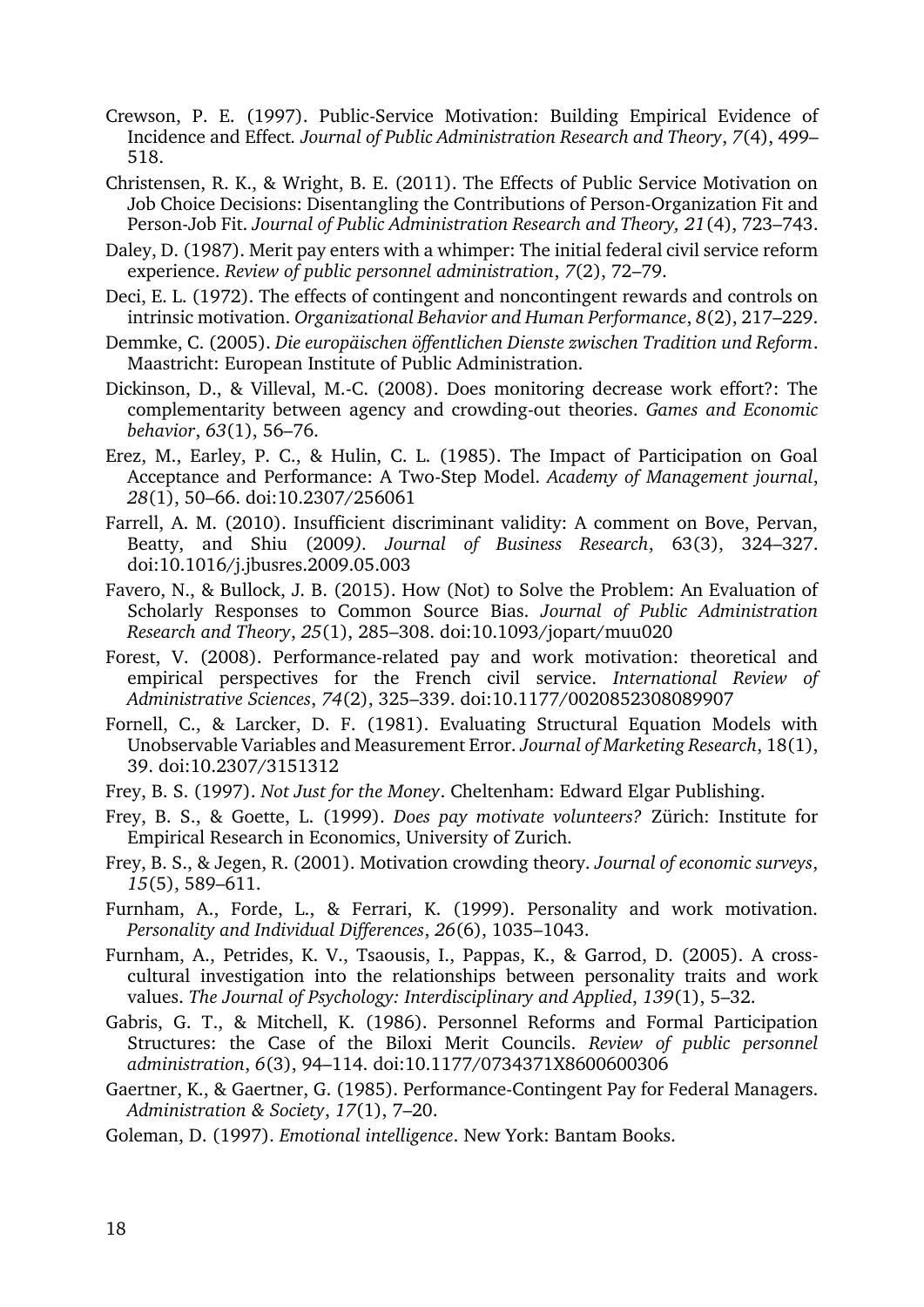- Goodwin, R., & Engstrom, G. (2002). Personality and the perception of health in the general population. *Psychological Medicine, 32*(02), 325–332. doi:10.1017/S0033291701005104
- Gould-Williams, J. S., Mostafa, A. M. S., & Bottomley, P. (2015). Public Service Motivation and Employee Outcomes in the Egyptian Public Sector: Testing the Mediating Effect of Person-Organization Fit. *Journal of Public Administration Research and Theory*, 25(2), 597–622. doi:10.1093/jopart/mut053
- Groeneveld, S., Steijn, B., & van der Parre, P. (2009). Joining the Dutch Civil Service. *Public management review*, *11*(2), 173–189. doi:10.1080/14719030802685446
- Guest, D., & Conway, N. (2000). *The psychological contract in the public sector: The results of the 2000 CIPD survey of the employment relationship*. London: Chartered Institute of Personnel and Development.
- Hamner, W. (1975). How to ruin motivation with pay. *Compensation & Benefits Review*, *7*(3), 17–27.
- Hetland, H., Sandal, G. M., & Johnsen, T. B. (2008). Followers' Personality and Leadership. *Journal of Leadership & Organizational Studies, 14*(4), 322–331. doi:10.1177/1548051808315550
- Ho, V. T., Weingart, L. R., & Rousseau, D. M. (2004). Responses to broken promises: Does personality matter? *Journal of Vocational Behavior*, *65*(2), 276–293. doi:10.1016/j.jvb.2003.08.001
- Jaccard, J., & Wan, C. K. (1996). *LISREL approaches to interaction effects in multiple regression*. *Sage university papers series. Quantitative applications in the social sciences: 07-114*. Thousand Oaks, Calif.: Sage Publications.
- Jacobsen, C. B., & Andersen, L. B. (2014). Performance Management for Academic Researchers: How Publication Command Systems Affect Individual Behavior. *Review of public personnel administration*, *34*(2), 84–107. doi:10.1177/0734371X13510850
- Jacobsen, C. B., Hvitved, J., & Andersen, L. B. (2014). Command and Motivation: How the Perception of external interventions relates to intrinsic motivation and public service motivation. *Public Administration*, *92*(4), 790–806. doi:10.1111/padm.12024
- Jafri, H. (2014). Influence of Personality on Perception of Psychological Contract Breach. *Psychological Thought*, *7*(2), 168–178. doi:10.5964/psyct.v7i2.113
- Jakobsen, M., & Jensen, R. (2015). Common Method Bias in Public Management Studies. *International public management journal*, *18*(1), 3–30. doi:10.1080/10967494.2014.997906
- Judge, T. A., Bono, J. E., Ilies, R., & Gerhardt, M. W. (2002). Personality and leadership: A qualitative and quantitative review. *Journal of Applied Psychology*, *87*(4), 765–780. doi:10.1037//0022-3514.75.3.729
- Judge, T. A., & Ilies, R. (2002). Relationship of personality to performance motivation: A meta-analytic review. *Journal of Applied Psychology*, *87*(4), 797–807. doi:10.1016/0191-8869(92)90237-j
- Kauhanen, A., & Piekkola, H. (2006). What Makes Performance-Related Pay Schemes Work?: Finnish Evidence. *Journal of Management & Governance*, *10*(2), 149–177. doi:10.1007/s10997-006-0005-z
- Kellough, J., & Nigro, L. (2002). Pay for Performance in Georgia State Government Employee Perspectives on Georgia: Gain After 5 Years. *Review of public personnel administration*, *22*(2), 146–166.
- Kim, P. S. (2002). Strengthening the Pay-Performance Link in Government: A Case Study of Korea. *Public Personnel Management*, *31*(4), 447.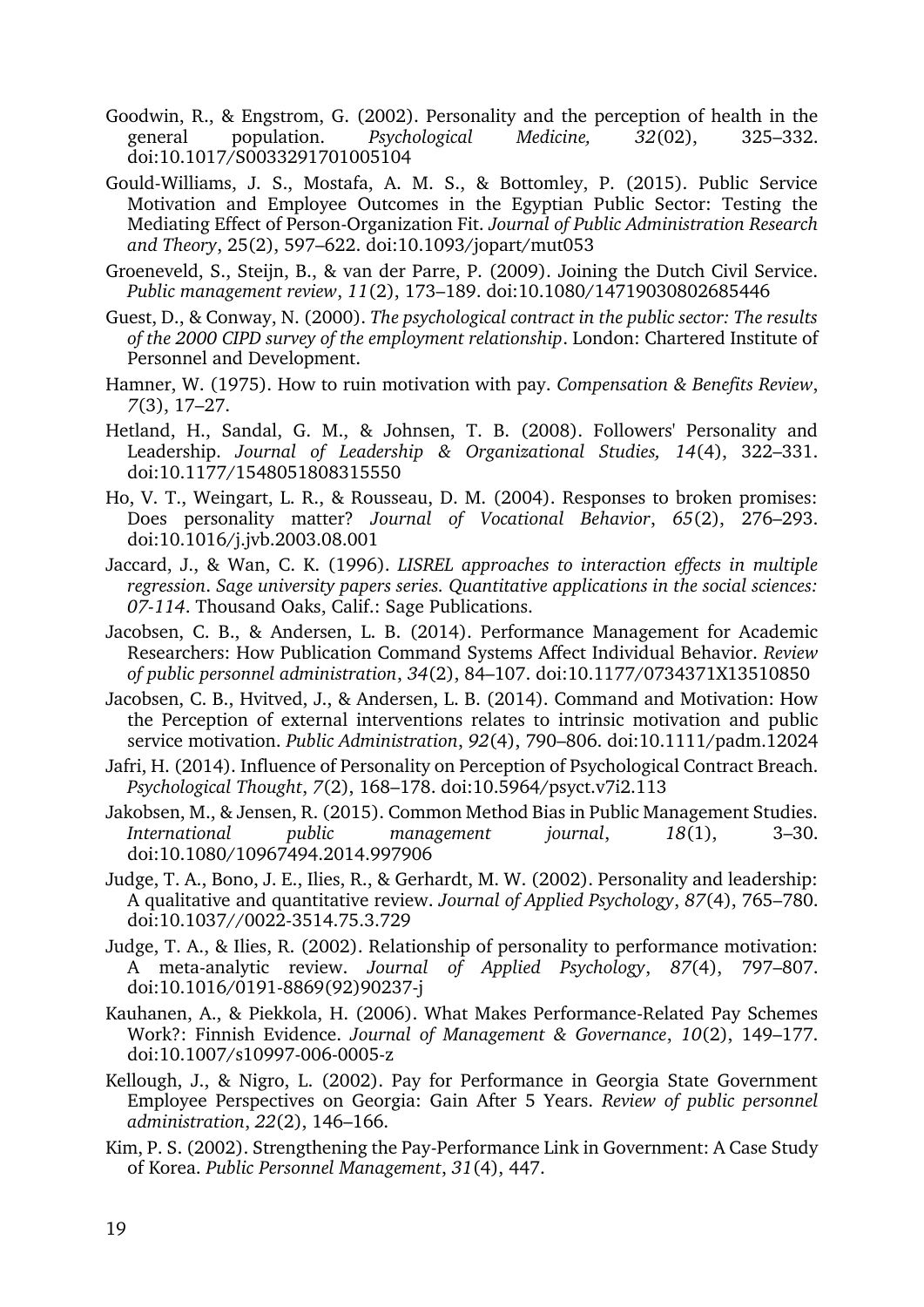- Kim, S., Vandenabeele, W., Wright, B. E., Andersen, L. B., Cerase, F. P., Christensen, R. K.,. . . Vivo, P. de. (2013). Investigating the Structure and Meaning of Public Service Motivation across Populations: Developing an International Instrument and Addressing Issues of Measurement Invariance. *Journal of Public Administration Research and Theory*, *23*(1), 79–102. doi:10.1093/jopart/mus027
- Kirton, M. J., & Mulligan, G. (1973). Correlates of managers' attitudes toward change*. Journal of Applied Psychology, 58*(1), 101–107. doi:10.1037/h0035425
- Krauth, C., Liersch, S., Jensen, S., & Amelung, V. E. (2016). Would German physicians opt for pay-for-performance programs? A willingness-to-accept experiment in a large general practitioners' sample. *The policy contribution of the German Health Economic Centres, 120*(2), 148–158. doi:10.1016/j.healthpol.2016.01.009
- Lepper, M., & Greene, D. (1978). *The hidden costs of reward: New perspectives on the psychology of human motivation*. Hillsdale: Lawrence Erlbaum.
- Lyons, S. T., Duxbury, L. E., & Higgins, C. A. (2006). A Comparison of the Values and Commitment of Private Sector, Public Sector, and Parapublic Sector Employees. *Public Administration Review*, *66*(4), 605–618. doi:10.1111/j.1540-6210.2006.00620.x
- MacNeil, I. R. (1985). Relational Contract: What We Do and Do Not Know. *Wisconsin Law Review*. (4), 483–525.
- Marsden, D. (2009). *The Paradox of Performance Related Pay Systems: 'Why Do We Keep Adopting Them in the Face of Evidence that they Fail to Motivate?'*. London.
- Marsden, D., & Richardson, R. (1994). Performing for Pay?: The Effects of 'Merit Pay' on Motivation in a Public Service. *British Journal of Industrial Relations*, *32*(2), 243–261. doi:10.1111/j.1467-8543.1994.tb01043.x
- Masal, D., & Vogel, R. (2016). Leadership, Use of Performance Information, and Job Satisfaction: Evidence From Police Services. *International public management journal.*  doi:10.1080/10967494.2016.1143422
- McCrae, R. R., & Costa, P. T. (1990). *Personality in adulthood*. New York: Guilford Press.
- McCrae, R. R., & John, O. P. (1992). An Introduction to the Five-Factor Model and Its Applications. *Journal of Personality*, *60*(2), 175–215. doi:10.1111/j.1467- 6494.1992.tb00970.x
- Meyer, H. H., Kay, E., & French, J. R. P. (1965). Split roles in performance appraisal. *Harvard Business Review*, 123–129.
- Mulvaney, M. A., McKinney, W. R., & Grodsky, R. (2012). The Development of a Payfor-Performance Appraisal System for Municipal Agencies: A Case Study. *Public Personnel Management*, *41*(3), 505–533.
- Naff, K., & Crum, J. (1999). Working for America Does Public Service Motivation Make a Difference? *Review of public personnel administration*, *19*(4), 5–16.
- Oberski, D. (2014). lavaan.survey: An R Package for Complex Survey Analysis of Structural Equation Models. *Journal of Statistical Software*, *57*(1), 1–27. Retrieved from http://www.jstatsoft.org/v57/i01/
- OECD. (1993). *Private Pay for Public Work. Performance-related Pay for Public Sector Managers* (Public Management Studies). Paris.
- OECD. (2005). *Performance-related Pay Policies for Government Employees*. Paris.
- Perry, J. L., Engbers, T. A., & Jun, S. Y. (2009). Back to the Future?: Performance-Related Pay, Empirical Research, and the Perils of Persistence. *Public Administration Review*, *69*(1), 39–51. doi:10.1111/j.1540-6210.2008.01939\_2.x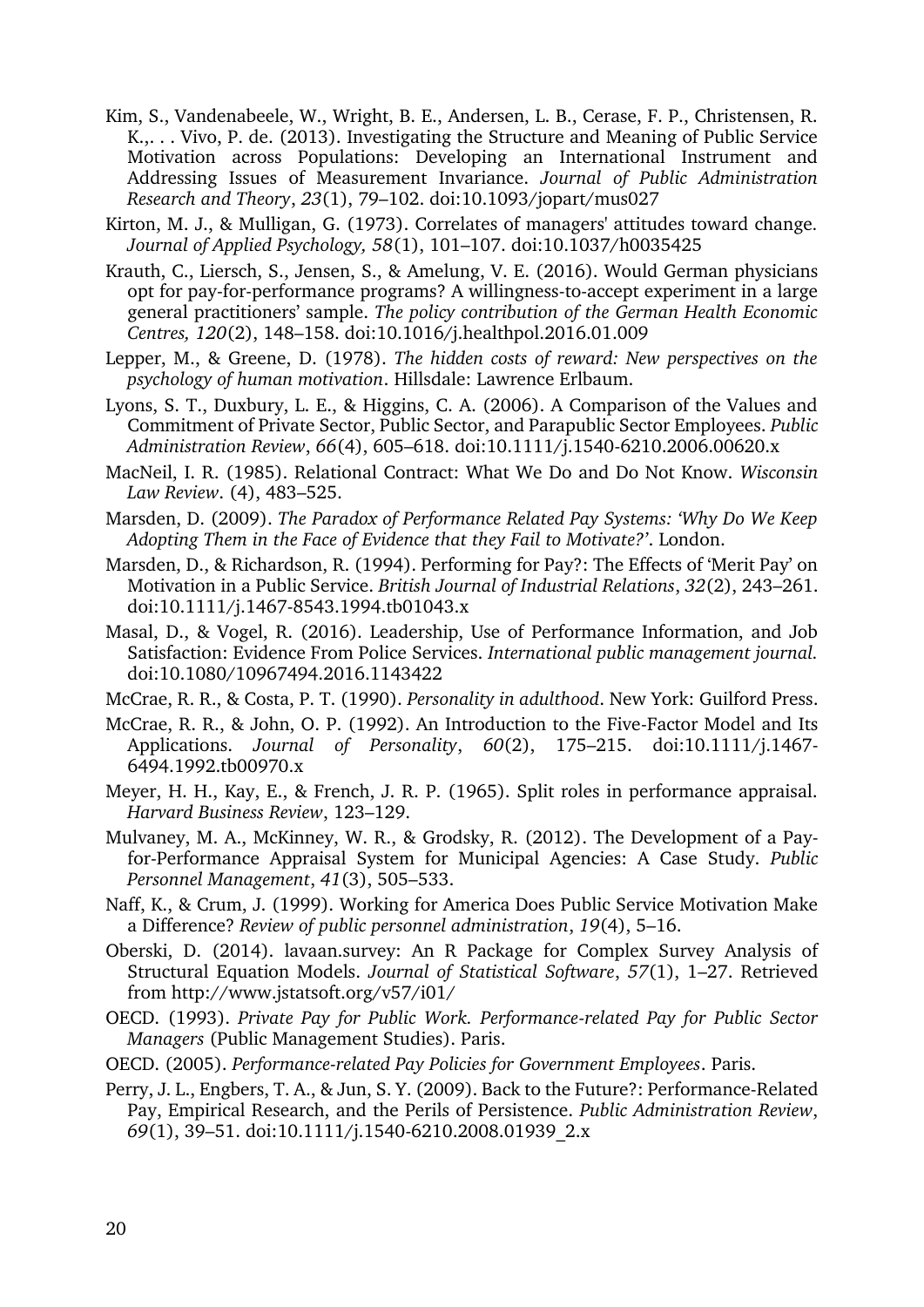- Perry, J. L., Mesch, D., & Paarlberg, L. (2006). Motivating Employees in a New Governance Era: The Performance Paradigm Revisited. *Public Administration Review*, *66*(4), 505–514. doi:10.1111/j.1540-6210.2006.00611.x
- Perry, J. L., Petrakis, B. A., & Miller, T. K. (1989). Federal Merit Pay, Round II: An Analysis of the Performance Management and Recognition System. *Public Administration Review*, *49*(1), 29–37. doi:10.2307/977226
- <span id="page-20-0"></span>Perry, J. L., & Wise, L. R. (1990). The motivational bases of public service. *Public Administration Review*. (50), 367–373.
- Piliavin, J., & Charng, H. (1990). Altruism: A review of recent theory and research. *Annual review of sociology*, *16*, 27–65.
- Podsakoff, P. M., MacKenzie, S. B., Lee, J.-Y., & Podsakoff, N. P. (2003). Common method biases in behavioral research: A critical review of the literature and recommended remedies. *Journal of Applied Psychology*, *88*(5), 879–903. doi:10.1037/0021-9010.88.5.879
- Rainey, H. G. (1982). Reward preferences among public and private managers: In search of the service ethic. *The American Review of Public Administration*, *16*(4), 288–302.
- Rainey, H. G., & Kellough, J. (2000). Civil service reform and incentives in the public service. In J. Piffner & D. Brook (Eds.), *The Future of Merit: 20 Years After the Civil Service Reform Act* (pp. 127–145). Baltimore: John Hopkins University Press.
- Raja, U., Johns, G., & Ntalianis, F. (2004). The Impact of Personality on Psychological Contracts. *Academy of Management journal*, *47*(3), 350–367. doi:10.2307/20159586
- Rammstedt, B., & John, O. P. (2007). Measuring personality in one minute or less: A 10 item short version of the Big Five Inventory in English and German. *Journal of Research in Personality*, *41*(1), 203–212. doi:10.1016/j.jrp.2006.02.001
- <span id="page-20-1"></span>Ritz, A., Brewer, G. A., & Neumann, O. (2016). Public Service Motivation: A Systematic Literature Review and Outlook. *Public Administration Review*, *76*(3), 414–426. doi:10.1111/puar.12505
- Robinson, S. L., & Rousseau, D. M. (1994). Violating the psychological contract: Not the exception but the norm. *Journal of Organizational Behavior*, *15*(3), 245–259. doi:10.1002/job.4030150306
- Rogers, W. H. (1994). Regression standard errors in clustered samples. *Stata Technical Bulletin*, *3*(13), 88–94.
- Rosen, C. C., Kacmar, K. M., Harris, K. J., Gavin, M. B., & Hochwarter, W. A. (2017). Workplace Politics and Performance Appraisal. *Journal of Leadership & Organizational Studies, 24*(1), 20–38. doi:10.1177/1548051816661480
- Rosseel, Y. (2012). lavaan: An R Package for Structural Equation Modeling. *Journal of Statistical Software*, *48*(2), 1–36. Retrieved from http://www.jstatsoft.org/v48/i02/
- Rousseau, D. M. (1989). Psychological and implied contracts in organizations. *Employee Responsibilities and Rights Journal*, *2*(2), 121–139. doi:10.1007/BF01384942
- Rousseau, D. M. (1995). *Psychological contracts in organizations: Understanding written and unwritten agreements*. Thousand Oaks: Sage Publications.
- Rousseau, D. M. (2001). Schema, promise and mutuality: The building blocks of the psychological contract. *Journal of Occupational and Organizational Psychology*, *74*(4), 511–541. doi:10.1348/096317901167505
- Rotter, J. B. (1966). Generalized expectancies for internal versus external control of reinforcement*. Psychological Monographs: General and Applied, 80*(1), 1–28. doi:10.1037/h0092976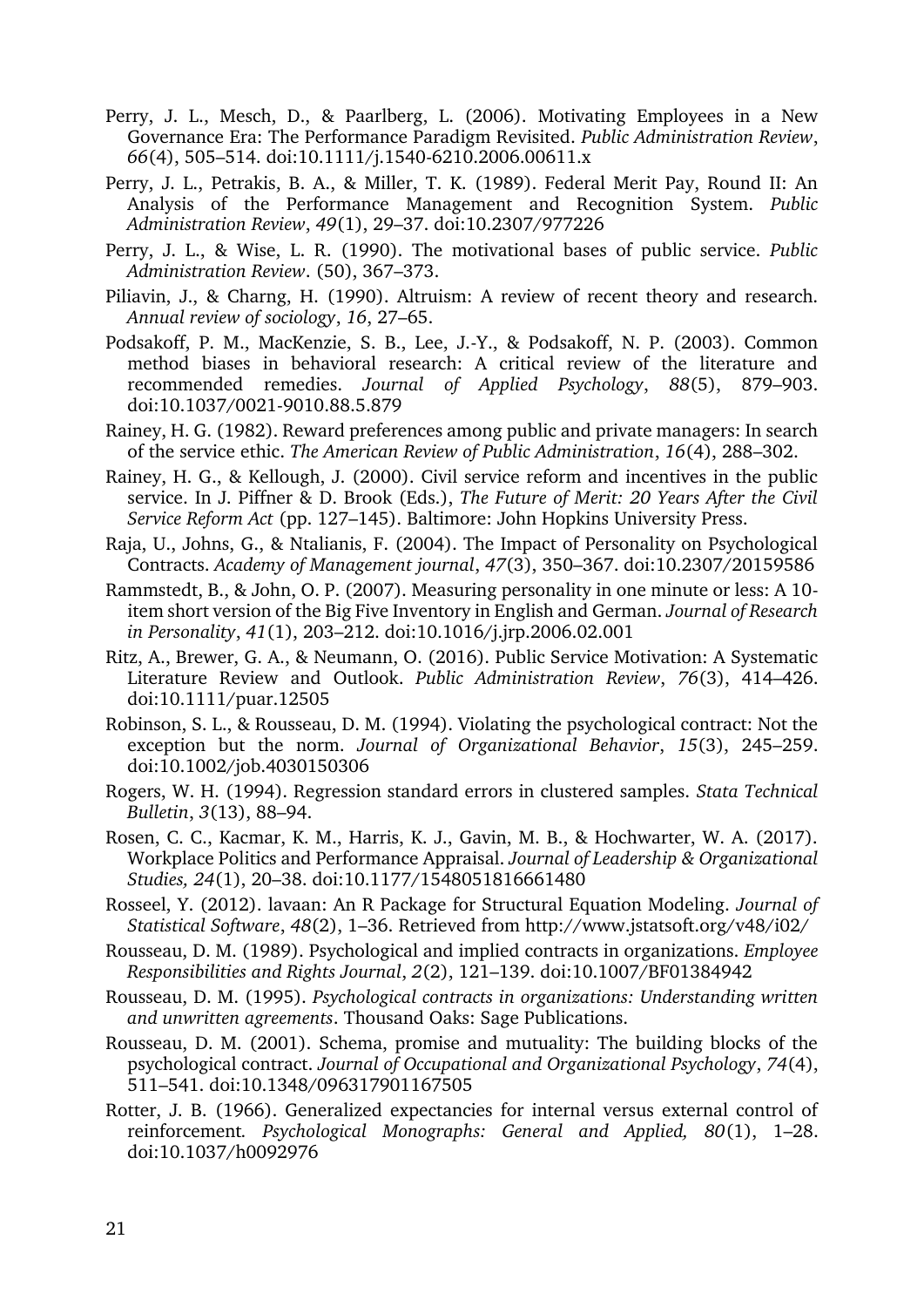- Ryan, R. M., & Deci, E. L. (2000). Intrinsic and extrinsic motivations: Classic definitions and new directions. *Contemporary Educational Psychology*, *25*(1), 54–67. doi:10.1006/ceps.1999.1020
- semTools Contributors. (2016). semTools: Useful tools for structural equation modeling. package version 0.4-13. Retrived from http://cran.rproject.org/web/packages/semTools/index.html
- Siciliani, L. (2009). Paying for performance and motivation crowding out. *Economics Letters*, *103*(2), 68–71. doi:10.1016/j.econlet.2009.01.022
- Sliwka, D. (2006). Trust as a Signal of a Social Norm and the Hidden Costs of Incentive Schemes. *IZA Discussion Paper No. 2293*.
- Stazyk, E. C. (2013). Crowding Out Public Service Motivation? Comparing Theoretical Expectations with Empirical Findings on the Influence of Performance-Related Pay. *Review of public personnel administration*, *33*(3), 252–274. doi:10.1177/0734371X12453053
- Torrubia, R., Ávila, C., Moltó, J., & Caseras, X. (2001). The Sensitivity to Punishment and Sensitivity to Reward Questionnaire (SPSRQ) as a measure of Gray's anxiety and impulsivity dimensions. *Personality and Individual Differences, 31*(6), 837–862. doi:10.1016/S0191-8869(00)00183-5
- Truxillo, D. M., McCune, E. A., Bertolino, M., & Fraccaroli, F. (2012). Perceptions of Older Versus Younger Workers in Terms of Big Five Facets, Proactive Personality, Cognitive Ability, and Job Performance. *Journal of Applied Social Psychology*, *42*(11), 2607–2639. doi:10.1111/j.1559-1816.2012.00954.x
- van Loon, N. M (forthcoming). Does Context Matter for the Type of Performance-Related Behavior of Public Service Motivated Employees? *Review of public personnel administration.* Advance online publication. doi:10.1177/0734371X15591036
- Vandenabeele, W. (2007). Toward a public administration theory of public service motivation. *Public management review*, *9*(4), 545–556.
- Weibel, A., Rost, K., & Osterloh, M. (2010). Pay for performance in the public sector Benefits and (hidden) costs. *Journal of Public Administration Research and Theory*, *20*(2), 387–412.
- White, H. (1980). A heteroskedasticity-consistent covariance matrix estimator and a direct test for heteroskedasticity. *Econometrica: Journal of the Econometric Society*, 817–838.
- Wright, B. E., Moynihan, D. P., & Pandey, S. K. (2012). Pulling the Levers: Transformational Leadership, Public Service Motivation, and Mission Valence. *Public Administration Review*, *72*(2), 206–215. doi:10.1111/j.1540-6210.2011.02496.x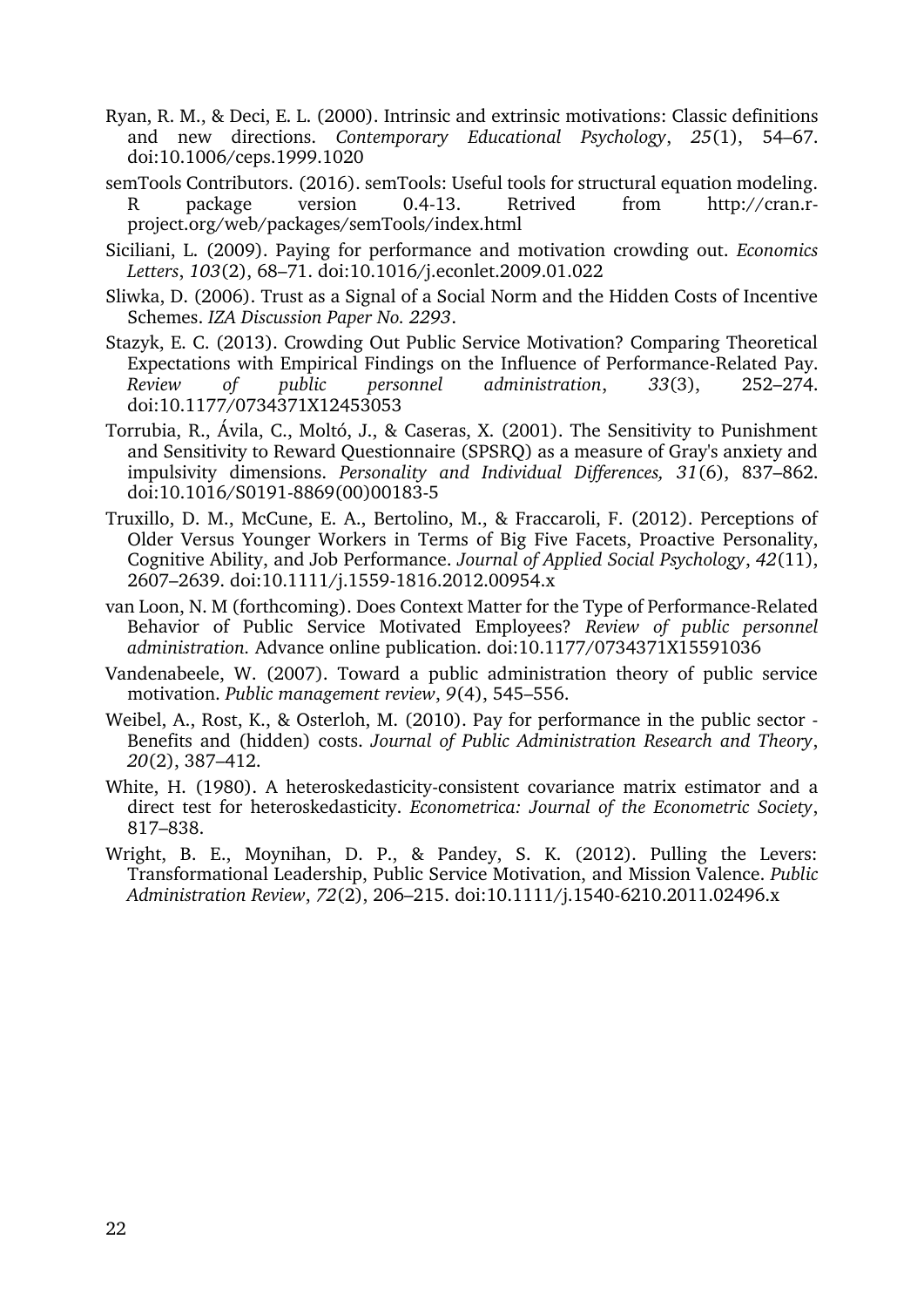| Variable                     | Operationalization                                                 |
|------------------------------|--------------------------------------------------------------------|
| Intrinsic motivation         | How strongly do you agree with the following statements?           |
| $(\alpha = 0.82)$ , based on | I very much enjoy my daily work.<br>$\bullet$                      |
| Jacobsen et al. 2014         | A rather large part of my tasks at work are boring.<br>$\bullet$   |
|                              | (Reversed)                                                         |
|                              | I always look forward to go to work in the morn-<br>$\bullet$      |
|                              | ings.                                                              |
|                              | Doing my job, I feel a great personal satisfaction.                |
|                              | $(1 =$ strongly disagree; $5 =$ strongly agree)                    |
| Controlling perception of    | How strongly do you agree with the following statements?           |
| performance pay              | The performance appraisal gives me the feeling that                |
| $(\alpha = 0.64)$ , based on | my boss does not trust in the work I do.                           |
| Jacobsen et al. 2014         | I always think about the performance appraisal                     |
|                              | while I am working.                                                |
|                              | The performance appraisal sets me under pressure<br>$\bullet$      |
|                              | to always improve my performance.                                  |
|                              | $(1 =$ strongly disagree; $5 =$ strongly agree)                    |
| Design of the                | How strongly do you agree with the following statements?           |
| performance pay system       | My performance appraisal is based on objective and<br>$\bullet$    |
| $(\alpha = 0.86)$            | measurable criteria. (Fairness)                                    |
|                              | I perceive my performance appraisal as fair in com-<br>٠           |
|                              | parison to those of my colleagues. (Fairness)                      |
|                              | My appraiser is able to judge my performance cor-<br>$\bullet$     |
|                              | rectly. (Fairness)                                                 |
|                              | At the beginning of the rating process, my appraiser               |
|                              | explains the procedure, the criteria and the goal of               |
|                              | the performance appraisal to me. (Transparency)                    |
|                              | At the end of the rating process, my appraiser ex-<br>$\bullet$    |
|                              | plains the result of the performance rating to me in               |
|                              | detail. (Transparency)                                             |
|                              | I am able to contribute own ideas for the criteria of<br>$\bullet$ |
|                              | my performance rating. (Participation)                             |
|                              | I feel adequately involved in the performance rat-                 |
|                              | ing. (Participation)                                               |
|                              | $(1 = strongly disagree; 5 = strongly agree)$                      |
| Public service motivation    | How strongly do you agree with the following statements?           |
| $(\alpha = 0.76)$ , based on | Meaningful public service is important to me.                      |
| Stazyk 2013                  | I am not afraid to go to bat for others even if it<br>$\bullet$    |
|                              | means I will be ridiculed.                                         |
|                              | I am prepared to make enormous sacrifices for the                  |
|                              | good of society.                                                   |
|                              | I am often reminded by daily events about how de-                  |
|                              | pendent we are on another.                                         |
|                              | Making a difference in society means more to me                    |
|                              | than personal achievements.                                        |
|                              | It is important for me to help others with my work.                |
|                              | $(1 =$ strongly disagree; $5 =$ strongly agree)                    |

# **APPENDIX A – OPERATIONALIZATIONS**